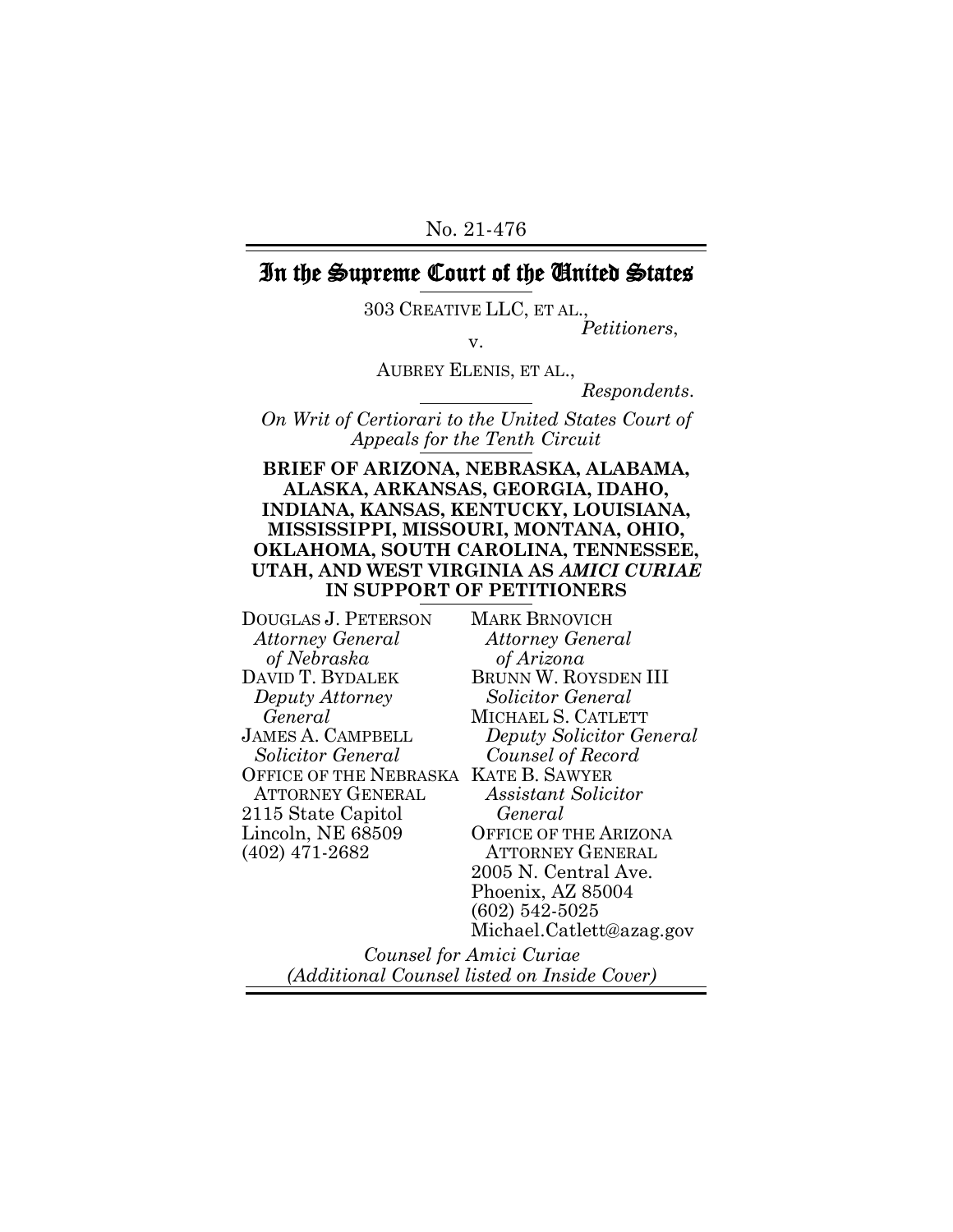STEVE MARSHALL *Attorney General of Alabama*

TREG R. TAYLOR *Attorney General of Alaska*

LESLIE RUTLEDGE *Attorney General of Arkansas*

CHRISTOPHER M. CARR *Attorney General of Georgia*

LAWRENCE G. WASDEN *Attorney General of Idaho*

THEODORE E. ROKITA *Attorney General of Indiana*

DEREK SCHMIDT *Attorney General of Kansas*

DANIEL CAMERON *Attorney General of Kentucky*

JEFF LANDRY *Attorney General of Louisiana*

LYNN FITCH *Attorney General of Mississippi*

ERIC S. SCHMITT *Attorney General of Missouri*

AUSTIN KNUDSEN *Attorney General of Montana*

DAVE YOST *Attorney General of Ohio*

JOHN M. O'CONNOR *Attorney General of Oklahoma*

ALAN WILSON *Attorney General of South Carolina*

HERBERT H. SLATERY III *Attorney General and Reporter of Tennessee*

SEAN D. REYES *Attorney General of Utah*

PATRICK MORRISEY *Attorney General of West Virginia*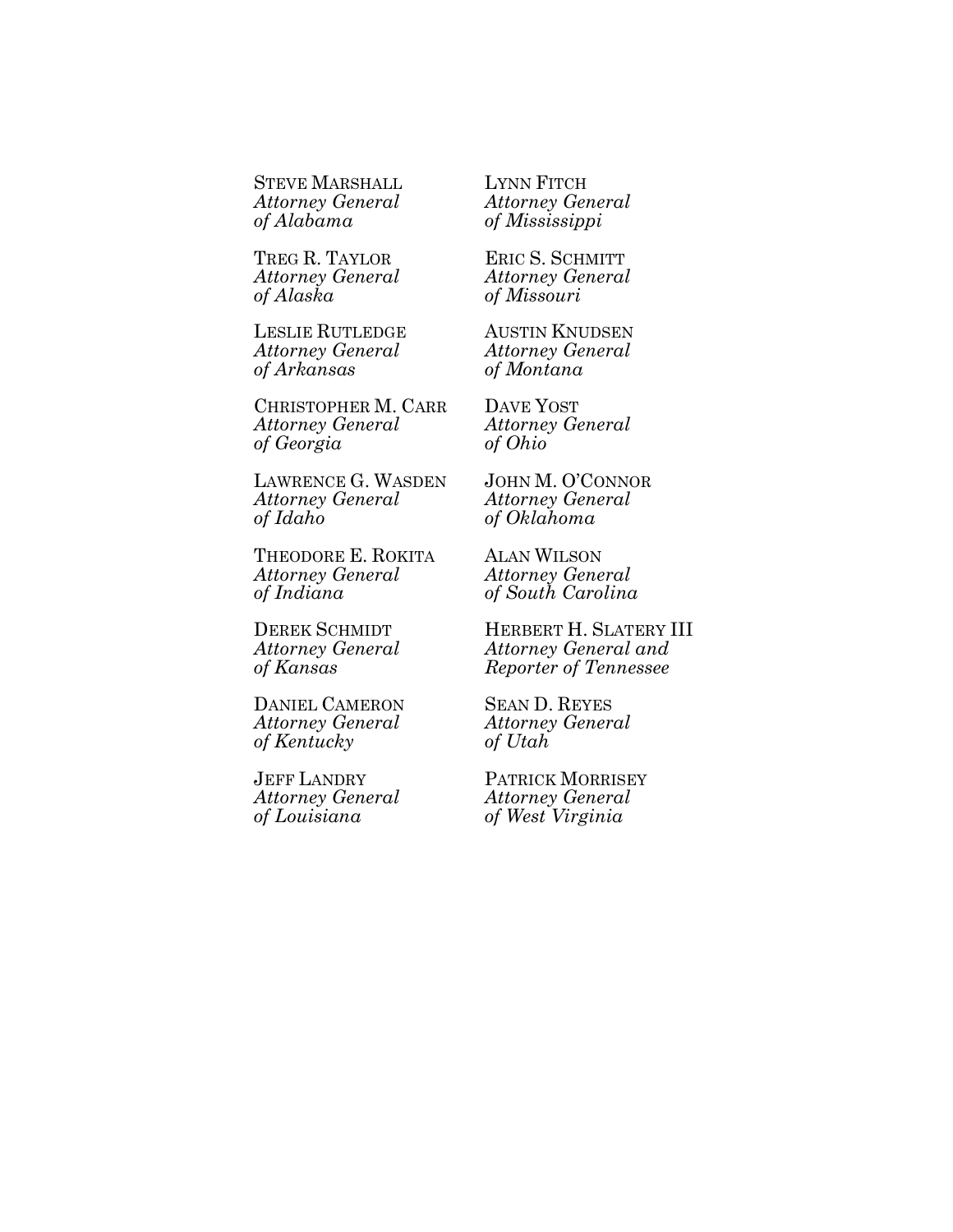# **TABLE OF CONTENTS**

| INTEREST OF AMICI CURIAE 1                                                                                                                                                |  |
|---------------------------------------------------------------------------------------------------------------------------------------------------------------------------|--|
|                                                                                                                                                                           |  |
|                                                                                                                                                                           |  |
| This Court's Precedents Have Banned<br>L.                                                                                                                                 |  |
| The First Amendment Generally<br>$A_{-}$<br>Forbids States From Compelling                                                                                                |  |
| The First Amendment's Freedom<br>B.<br>Against Compelled Speech Protects<br>Smith's Creation Of Custom                                                                    |  |
| It Is Only In Narrow Circumstances,<br>C.<br>Like Those Here, That Commercial<br>Applications Of Public-<br>Accommodation Laws Implicate<br>Compelled-Speech Protection13 |  |
| II. Colorado Cannot Satisfy Strict Scrutiny                                                                                                                               |  |
| Colorado Does Not Have A<br>A.<br>Compelling Interest In Forcing Smith<br>To Create Speech Expressing<br>Messages That Violate Her Religious                              |  |
| The Experiences Of Other States<br>В.<br>Prove That Colorado Cannot<br>Establish Narrow Tailoring19                                                                       |  |
|                                                                                                                                                                           |  |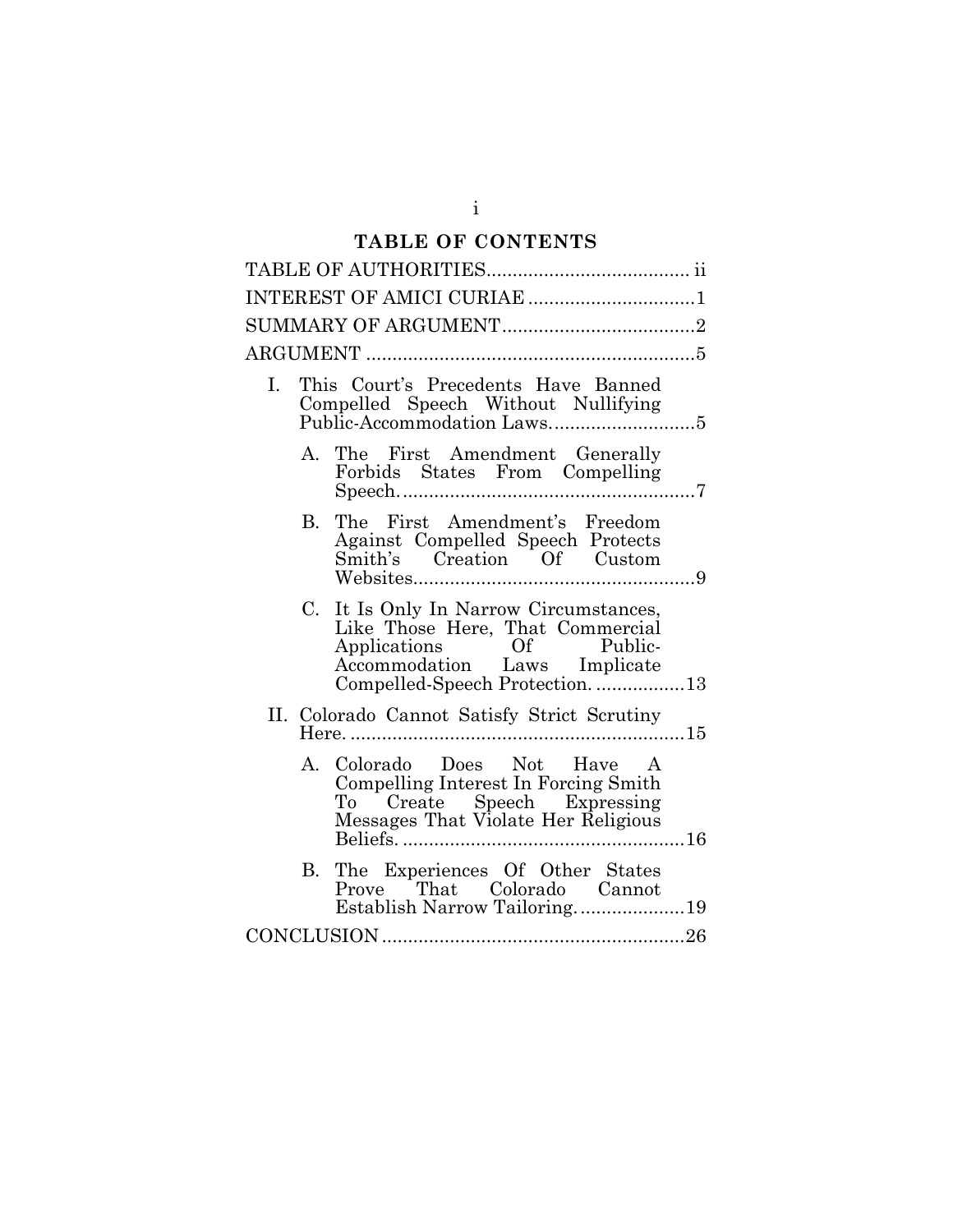## **TABLE OF AUTHORITIES**

## **CASES**

| Agency for International Development v.<br>Alliance for Open Society International, Inc.,                                            |
|--------------------------------------------------------------------------------------------------------------------------------------|
| Anderson v. City of Hermosa Beach,                                                                                                   |
| Attorney General v. Desilets,                                                                                                        |
| Boy Scouts of America v. Dale,                                                                                                       |
| Brown v. Entertainment Merchants Association,                                                                                        |
| Brush & Nib Studio, LC v. City of Phoenix,                                                                                           |
| Burwell v. Hobby Lobby Stores, Inc.,                                                                                                 |
| Chelsey Nelson Photography LLC v.<br>Louisville/Jefferson County Metro Government,<br>479 F.Supp.3d 543 (W.D. Ky. 2020)3, 13, 14, 15 |
| City of Lakewood v. Plain Dealer Publishing Co.,                                                                                     |
| Cohen v. California,                                                                                                                 |
| Elane Photography, LLC v. Willock,                                                                                                   |
| Fulton v. City of Philadelphia,                                                                                                      |
| Gonzales v. O Centro Espirita Beneficente<br>Uniao do Vegetal,                                                                       |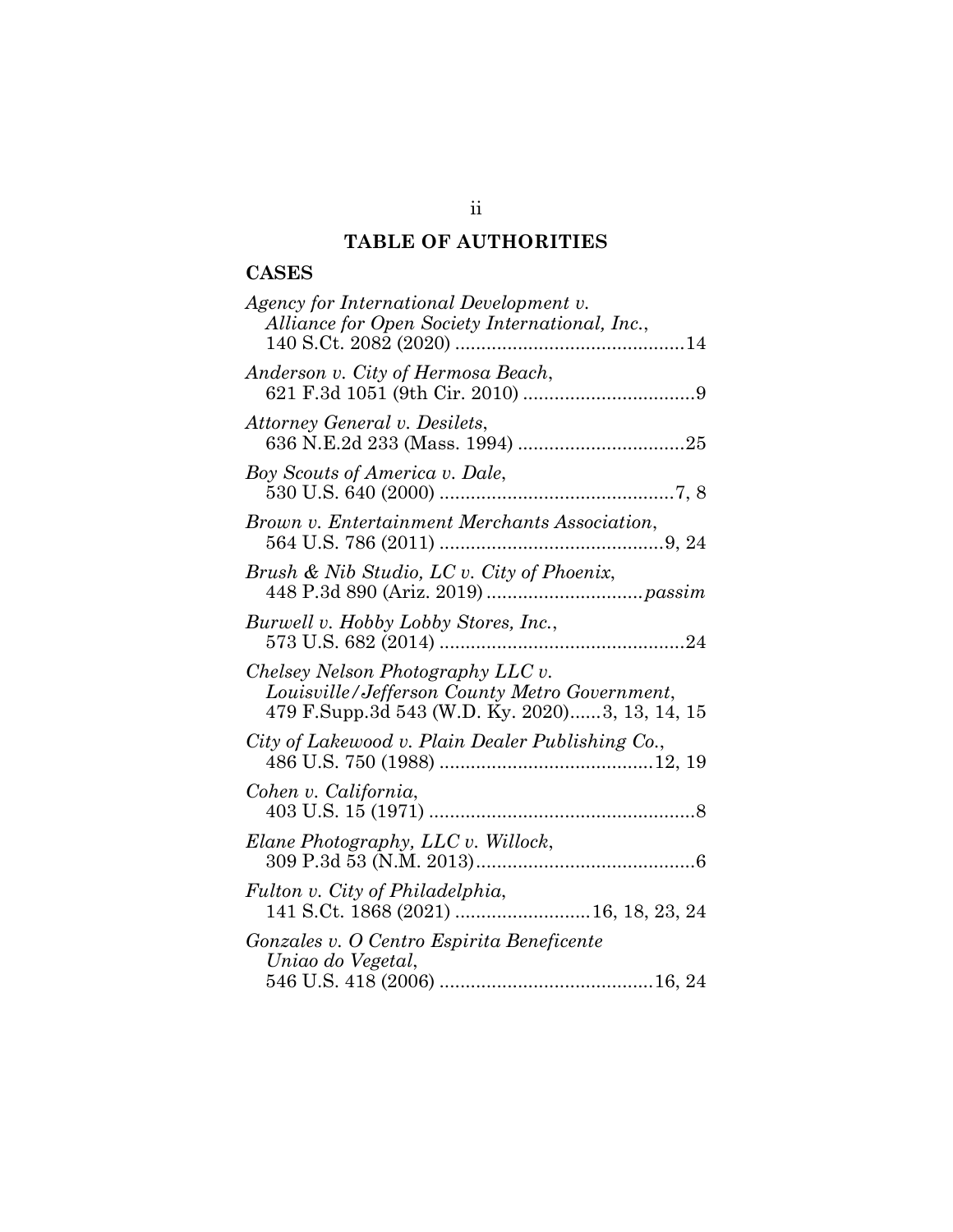## **TABLE OF AUTHORITIES-Continued**

| Hurley v. Irish-American Gay, Lesbian &<br>Bisexual Group of Boston,                 |
|--------------------------------------------------------------------------------------|
| Hustler Magazine, Inc. v. Falwell,                                                   |
| Janus v. American Federation of State, County,<br>& Municipal Employees, Council 31, |
| Joseph Burstyn, Inc. v. Wilson,                                                      |
| Kaplan v. California,                                                                |
| Masterpiece Cakeshop, Ltd. v. Colorado Civil<br>Rights Commission,                   |
| Miami Herald Publishing Co. v. Tornillo,                                             |
| Miller v. California,                                                                |
| National Endowment for the Arts v. Finley,                                           |
| Obergefell v. Hodges,                                                                |
| Oklahoma Press Publishing Co. v. Walling,                                            |
| Pacific Gas & Electric Co. v. Public Utilities<br>Commission of California,          |
| PruneYard Shopping Center v. Robins,                                                 |
| Reed v. Town of Gilbert,                                                             |

iii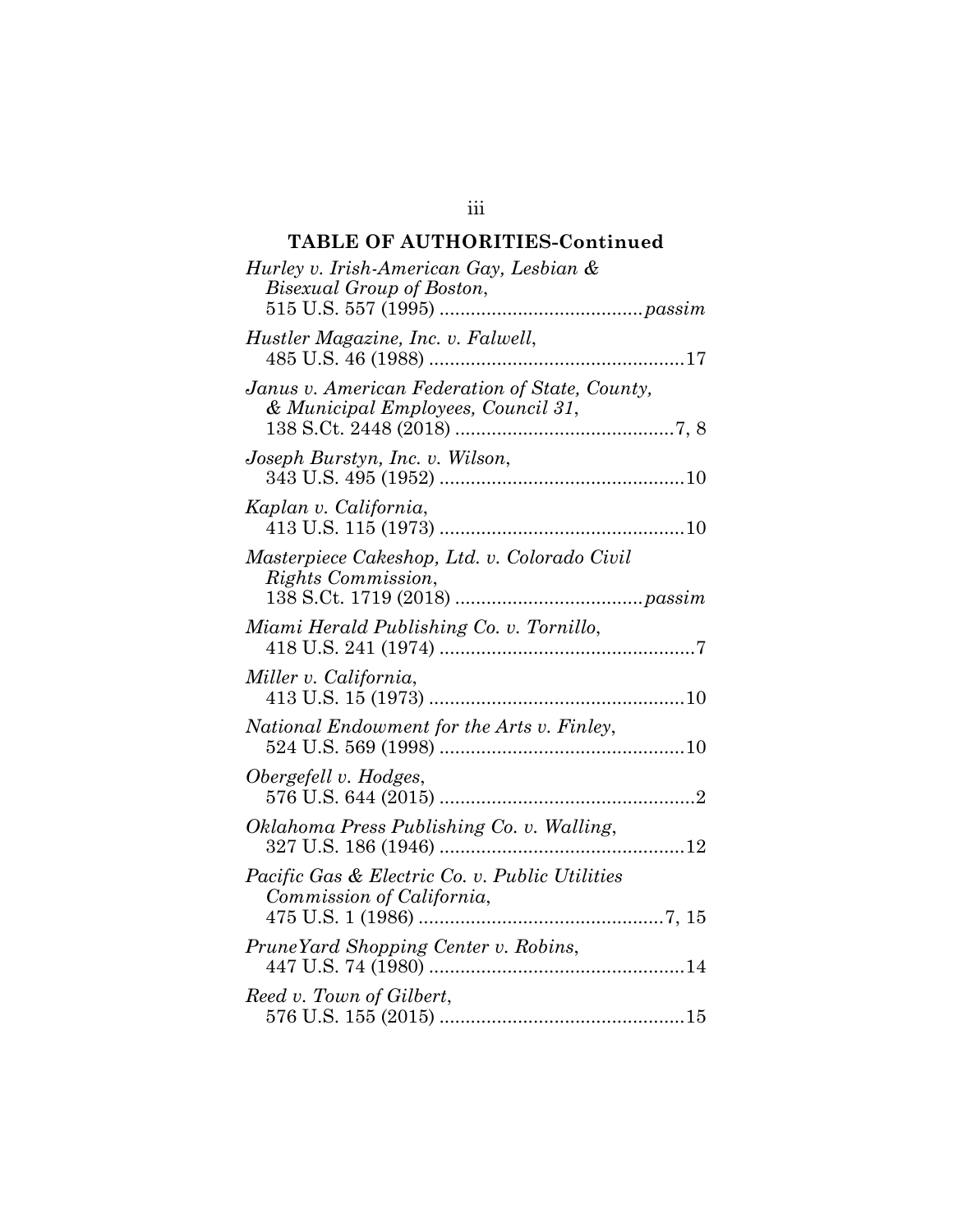## **TABLE OF AUTHORITIES-Continued**

| Riley v. National Federation of the Blind of<br>North Carolina, Inc., |
|-----------------------------------------------------------------------|
| Rumsfeld v. Forum for Academic & Institutional<br>Rights, Inc.,       |
| Schad v. Borough of Mount Ephraim,                                    |
| State v. Arlene's Flowers, Inc.,                                      |
| Telescope Media Group v. Lucero,                                      |
| Texas v. Johnson,                                                     |
| United States v. Playboy Entertainment Group, Inc.,                   |
| Ward v. Rock Against Racism,                                          |
| Washington State Grange v. Washington State<br>Republican Party,      |
| West Virginia State Board of Education v. Barnette,                   |
| Wooley v. Maynard,                                                    |
| <b>STATUTES</b>                                                       |
|                                                                       |
|                                                                       |
|                                                                       |
|                                                                       |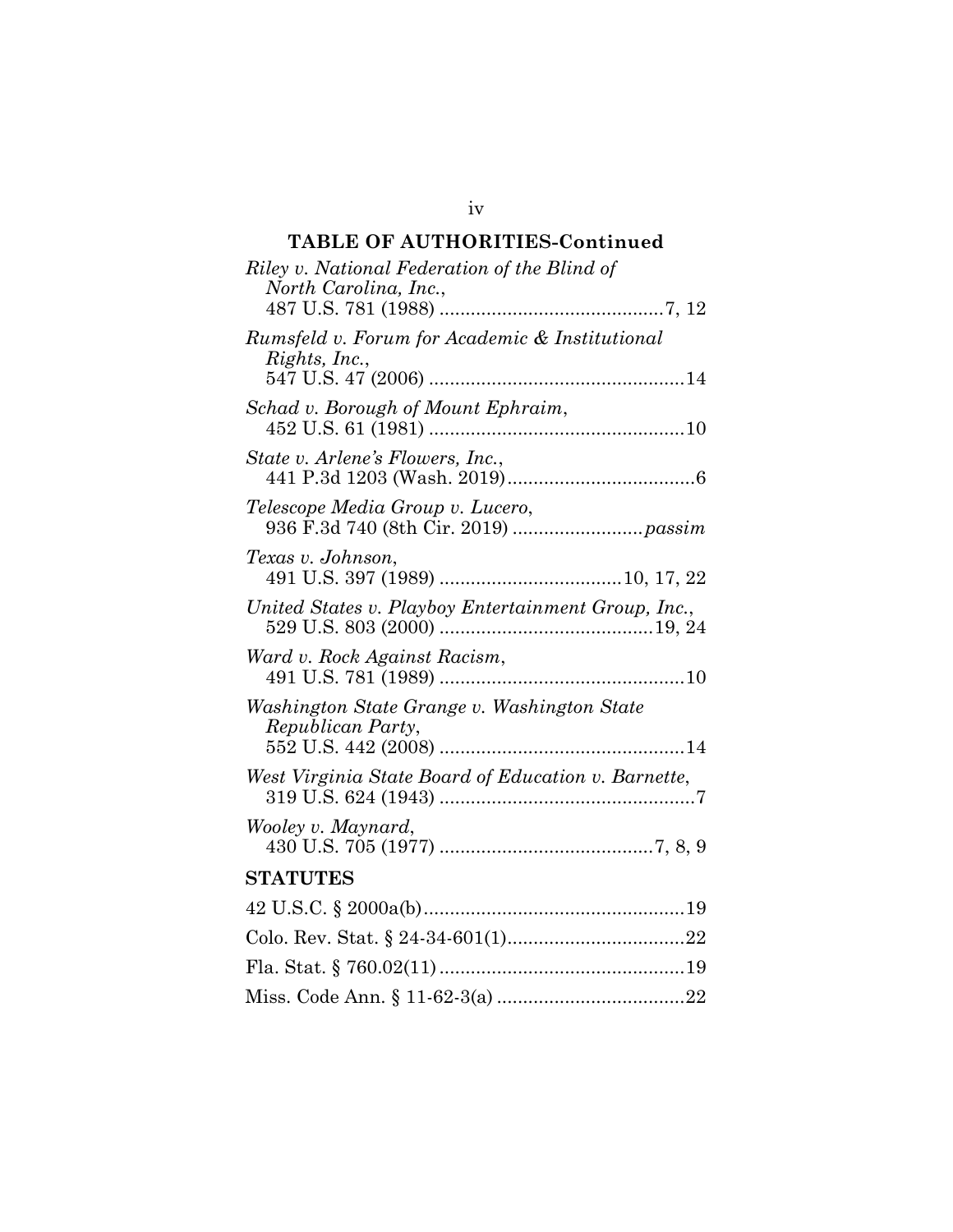## **TABLE OF AUTHORITIES—Continued**

### **OTHER AUTHORITIES**

| <b>Attorney General Brnovich Settles Race</b>               |
|-------------------------------------------------------------|
| Discrimination Allegations with Uber, Postmates,            |
| DoorDash, Ariz. Att'y Gen. Mark. Brnovich (June             |
| 2, 2021), https://www.azag.gov/press-                       |
| release/attorney-general-brnovich-settles-race-             |
| discrimination-allegations-uber-postmates21                 |
| Brief for Respondent, <i>Hurley v. Irish-American Gay</i> , |
| Lesbian & Bisexual Group of Boston,                         |
| 515 U.S. 557 (1995) (No. 94-749),                           |
|                                                             |
| Brief of Amici Curiae Law and Economics Scholars            |

in Support of Petitioners, *Masterpiece Cakeshop, Ltd. v. Colorado Civil Rights Commission*, 138 S.Ct. 1719 (2018) (No. 16-111), 2017 WL 4118065..................................................25

| Justin McCarthy, Record-High 70% in U.S. Support |  |
|--------------------------------------------------|--|
| Same-Sex Marriage, Gallup (June 8, 2021),        |  |
|                                                  |  |

v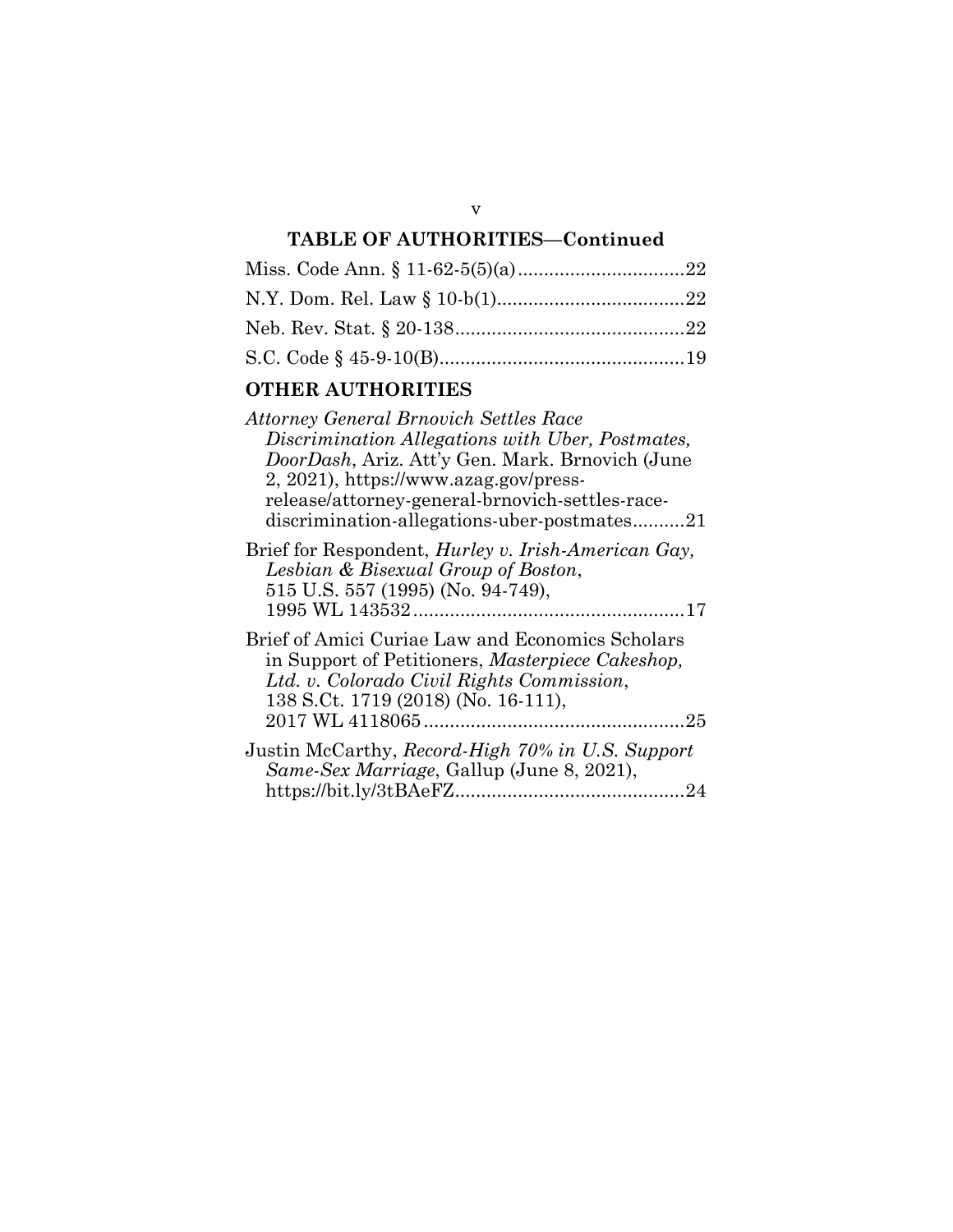#### **INTEREST OF AMICI CURIAE**

Amici curiae are the States of Arizona, Nebraska, Alabama, Alaska, Arkansas, Georgia, Idaho, Indiana, Kansas, Kentucky, Louisiana, Mississippi, Missouri, Montana, Ohio, Oklahoma, South Carolina, Tennessee, Utah, and West Virginia. They file this brief in support of the Petitioners.

Amici States have an interest in ensuring that this Court affirms the constitutional constraints applying to public-accommodation laws. Those statutes are important tools to eliminate specific kinds of invidious discrimination. But the First Amendment's Free Speech Clause forbids government from using publicaccommodation laws to compel the expression of citizens who create and sell custom speech. The Free Speech Clause further prohibits government from forcing citizens to choose between expressing sincerely held beliefs and participating in the market for expressive goods and services. And the Free Speech Clause prohibits the government from using the unique nature of custom art as the very reason why its creator must express the government's preferred message.

Amici States have nearly all enacted laws restricting discrimination by places of public accommodation. And each Amici State is home to individuals and businesses that participate in the market for expressive goods and services. Amici States, therefore, share an interest in striking the proper (and constitutional) balance between eliminating invidious discrimination in the marketplace and respecting citizens' fundamental right to be free from compelled speech. Colorado and the Tenth Circuit failed to achieve the proper equilibrium here.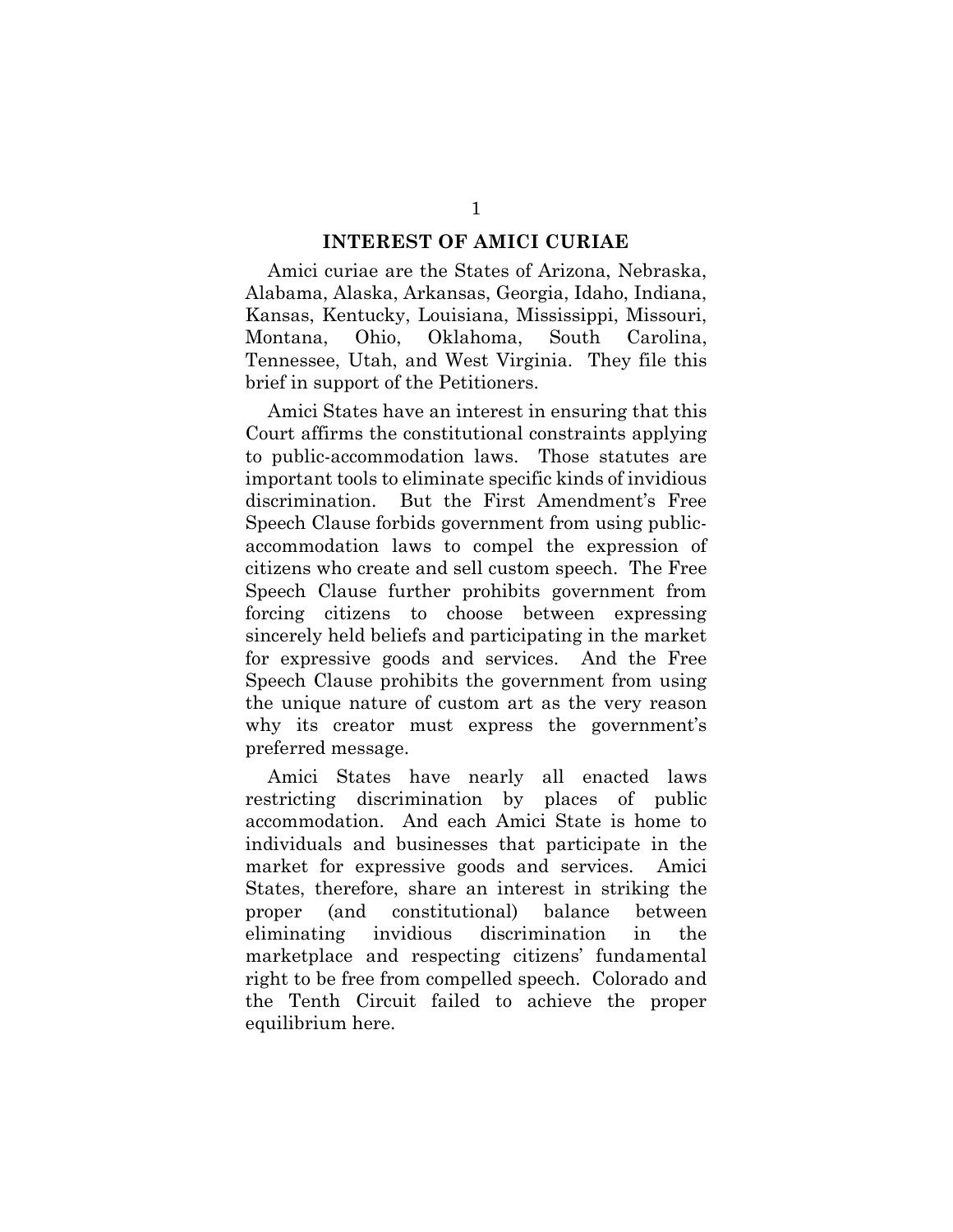#### **SUMMARY OF ARGUMENT**

Petitioner 303 Creative LLC and its owner Lorie Smith (collectively, "Smith") design custom websites and write the messages that appear on those sites. Smith wants to start creating websites that announce and tell the stories of her clients' weddings. She desires to do this so that she can celebrate what she believes to be God's design for marriage—the uniting of a husband and a wife. But a corollary of that belief, which this Court has called "decent and honorable," *Obergefell v. Hodges*, 576 U.S. 644, 672 (2015), is that Smith cannot create websites that celebrate same-sex weddings, though she otherwise serves LGBT customers "regardless of ... sexual orientation[.]" Pet.App.184a. This distinction is based on a *message* Smith cannot convey and not on the *status* of any customer. Pet.App.6a ("Appellants' objection is based on the message of the specific website; Appellants will not create a website celebrating same-sex marriage regardless of whether the customer is the same-sex couple themselves, a heterosexual friend of the couple, or even a disinterested wedding planner requesting a mock-up.").

Colorado interprets its public-accommodation law to forbid Smith from expressing her desired messages about marriage. In its view, graphic artists who create websites celebrating opposite-sex marriages must do the same for same-sex marriages, and refusing to do so subjects those artists to punishment. By adopting this position, Colorado violates the constitutional rights of its citizens, because the First Amendment prohibits States from forcing individuals, including people who create custom speech for a living, to speak in favor of same-sex marriage. Indeed, numerous courts—including the Eighth Circuit and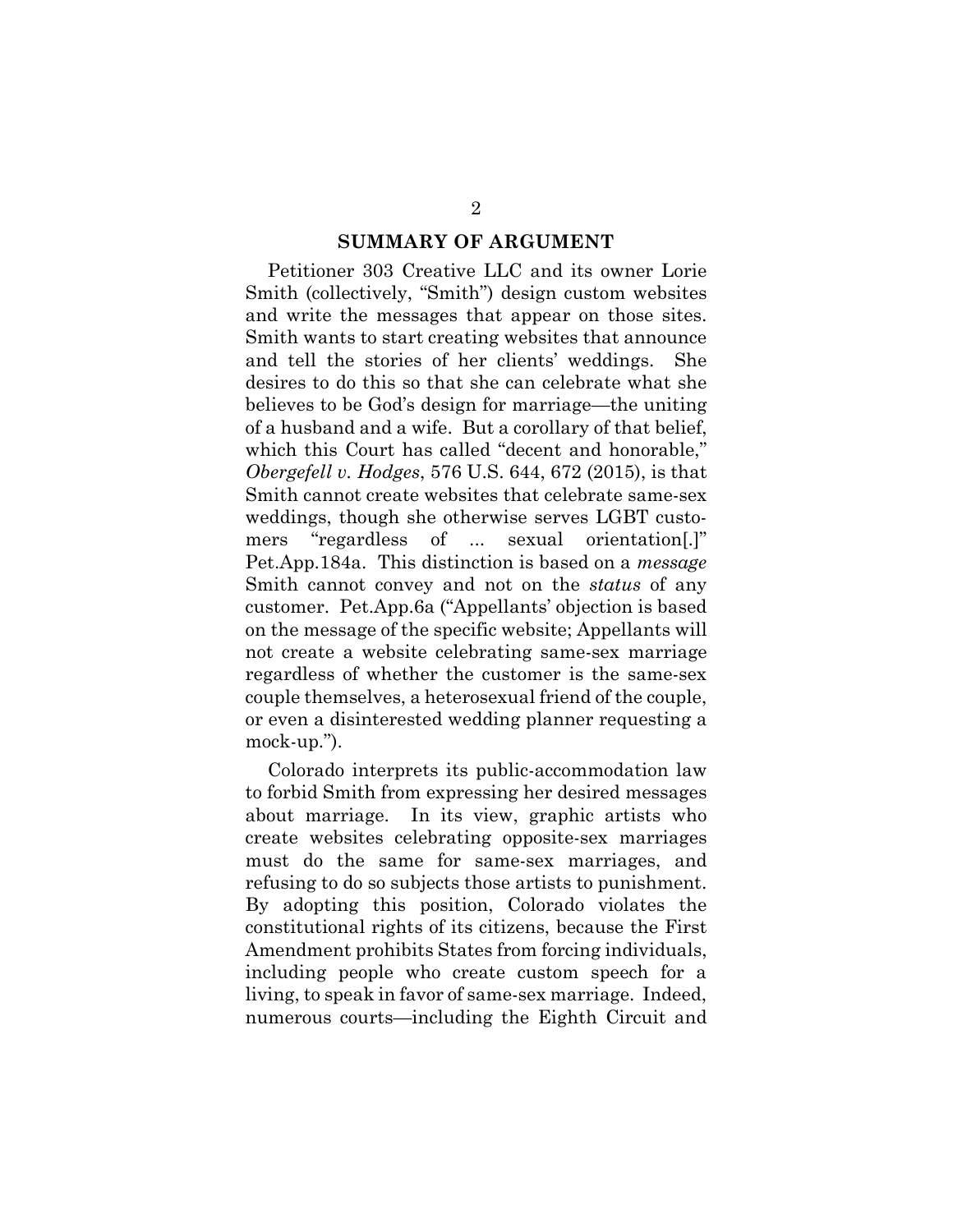the Arizona Supreme Court—have affirmed that very point. *See Telescope Media Grp. v. Lucero*, 936 F.3d 740 (8th Cir. 2019) (Minnesota cannot compel wedding videographers' speech); *Brush & Nib Studio, LC v. City of Phoenix*, 448 P.3d 890 (Ariz. 2019) (Phoenix cannot compel speech from artists who craft custom wedding invitations); *see also Chelsey Nelson Photography LLC v. Louisville/Jefferson Cnty. Metro Gov't*, 479 F.Supp.3d 543 (W.D. Ky. 2020) (Louisville cannot compel wedding photographer's speech).

The freedom against compelled speech applies in this case because Smith's custom websites are her constitutionally protected speech. The parties agree that "[a]ll of [her] website designs are expressive in nature, as they contain images, words, symbols, and other modes of expression that [Smith] use[s] to communicate a particular message." Pet.App.181a. And the Tenth Circuit recognized that Smith's "creation of wedding websites is pure speech." Pet.App.20a. Because Smith speaks through her custom design work, Colorado cannot force her to address the topic of same-sex marriage—let alone to "express approval and celebration" of same-sex marriage, as the Tenth Circuit's decision would force her to do. Pet.App.20a.

While the First Amendment prohibits Colorado from applying its public-accommodation law to compel Smith to speak, that happens only in limited commercial circumstances involving expressive products or services. Compelled-speech protection is implicated only when, as here, a business owner creates custom speech for her clients, a prospective client requests custom speech, and the owner declines because she objects to the message that the speech would express (and not the status of the customer being served). The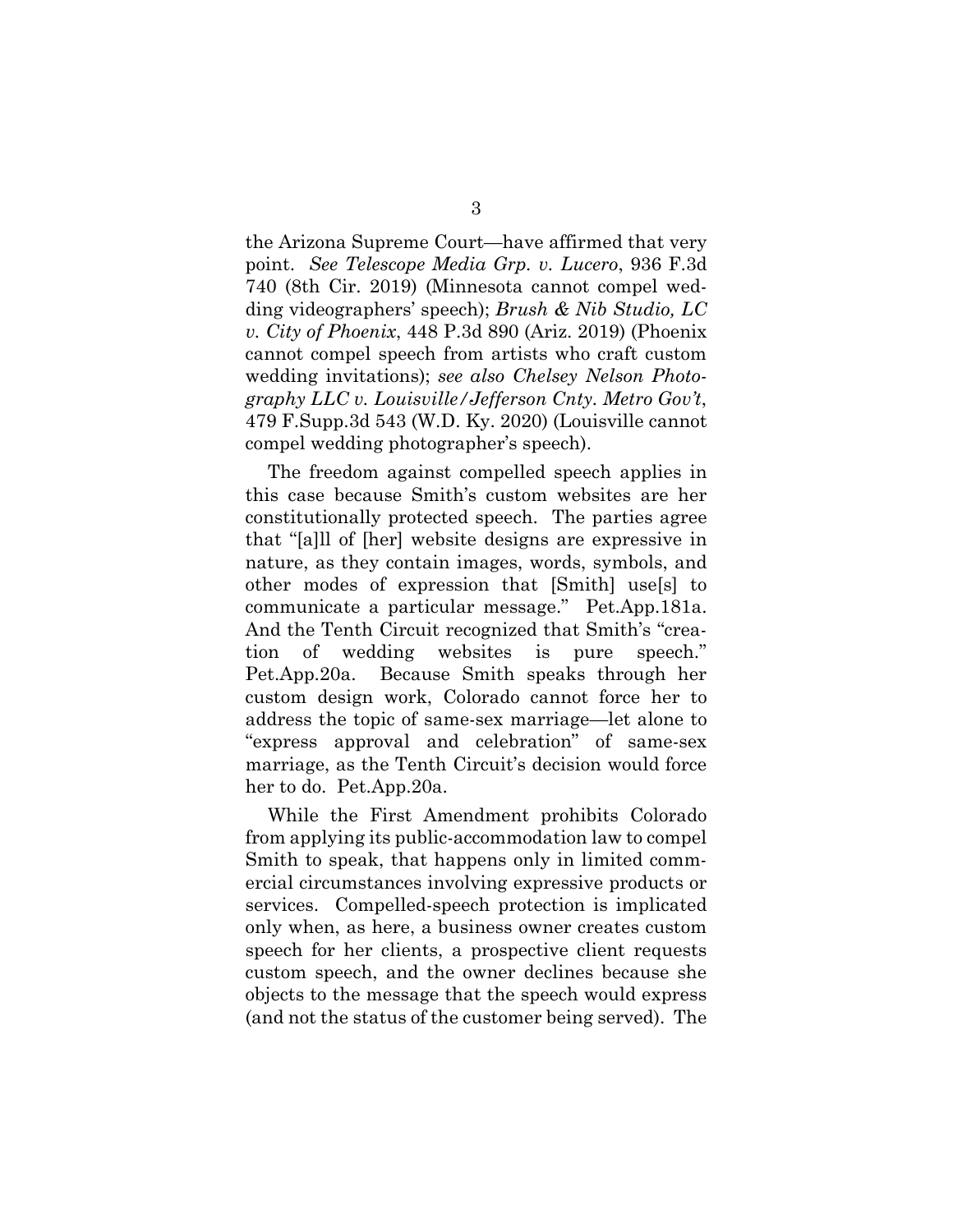compelled-speech doctrine is thus irrelevant to sales involving the "innumerable goods and services that no one could argue implicate" speech. *Masterpiece Cakeshop, Ltd. v. Colo. C.R. Comm'n*, 138 S.Ct. 1719, 1728 (2018). Nor, under this Court's precedents, does that First Amendment protection apply when a (1) public-accommodation law has only an incidental effect on speech, (2) a business owner objects merely to providing a forum for another's speech (rather than to altering her own speech), or (3) a business owner flatly refuses to work for a protected class of people. Given these limits on compelled-speech protection, a ruling in favor of Smith would be "sufficiently constrained" to ensure that States can still effectively enforce public-accommodation laws. *Id.*

To satisfy strict scrutiny, Colorado would have to show that its law compelling Smith's speech furthers a compelling interest and is narrowly tailored to that interest. Colorado did not (and cannot) satisfy that stringent standard. Colorado's interest—forcing Smith to engage in expression that she deems objectionable—is not compelling. And the Tenth Circuit's assumption that if Smith prevails, States will be unable to protect their consumers from discrimination in commercial transactions is disproved by the many states that have enacted and enforced less restrictive means. For example, binding caselaw precludes States like Arizona and Nebraska from compelling speech through publicaccommodation laws. *See Telescope Media*, 936 F.3d 740 (8th Cir. 2019); *Brush & Nib Studio*, 448 P.3d 890 (Ariz. 2019). Despite this, those States are still able to robustly enforce their public-accommodation laws and effectively punish invidious status-based discrimination. Also, many States allow other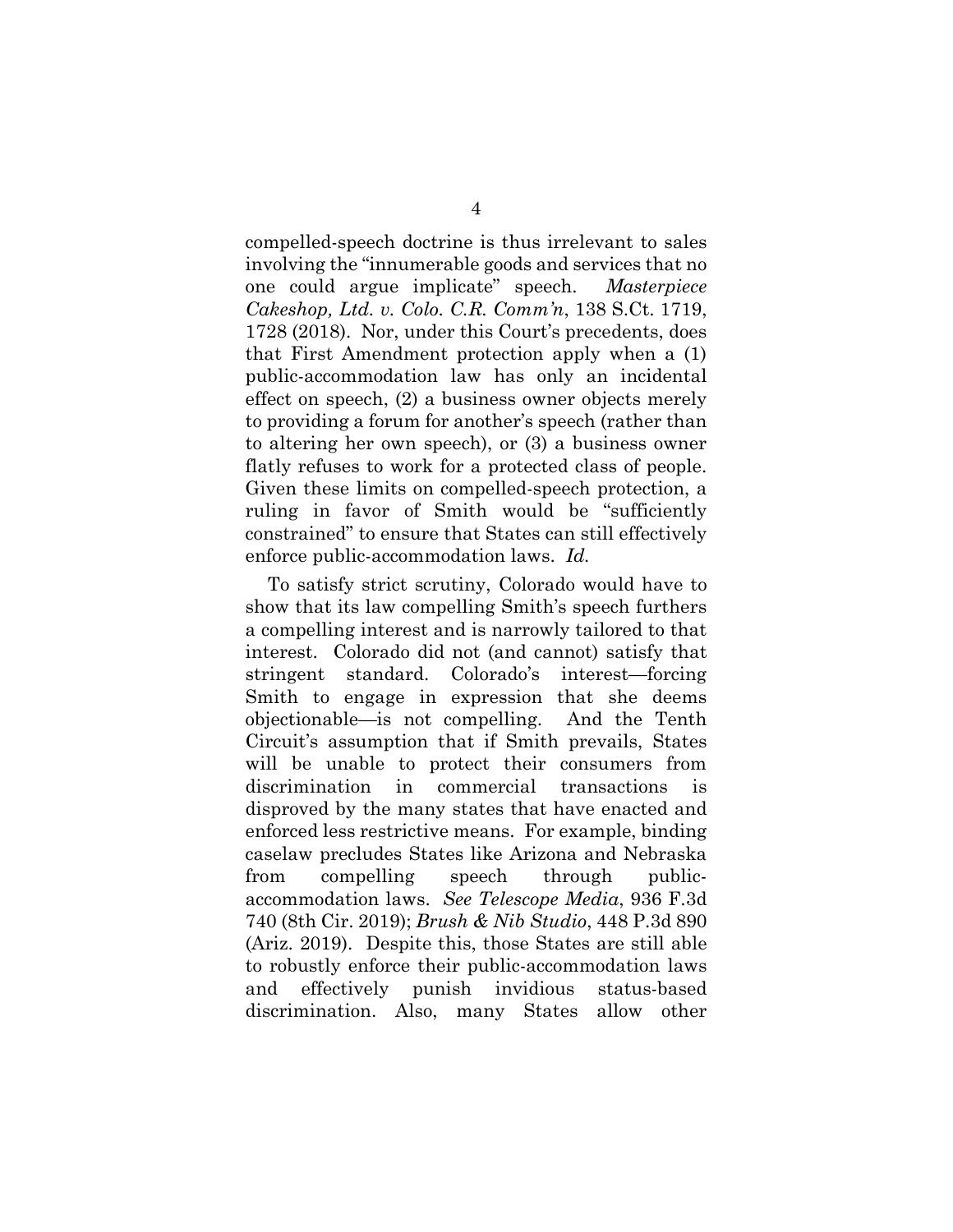exemptions to their public-accommodation laws with no ill effects. All this shows that States can respect compelled-speech rights without compromising their nondiscrimination goals.

In short, the compelled-speech doctrine protects people on all sides of polarizing issues. Just as it prevents Colorado from forcing Smith to speak *in favor* of same-sex marriage, it also prevents Colorado from compelling another graphic designer to create a website promoting a religious organization's event *opposing* same-sex marriage if that graphic designer does not want to speak that message. But if it does not protect Smith from speaking a message, neither does it shield the other graphic designer from doing so. Thus, by ruling for Smith, the Court will ensure freedom of speech for all.

#### **ARGUMENT**

### **I. This Court's Precedents Have Banned Compelled Speech Without Nullifying Public-Accommodation Laws.**

The Court has squarely held that publicaccommodation laws cannot be applied in a manner that results in compelled speech. *See Hurley v. Irish-Am. Gay, Lesbian & Bisexual Grp. of Bos.*, 515 U.S. 557, 572–73 (1995). The Court, on the other hand, has also emphasized that rulings for litigants like Smith—people who make their living creating custom art—must be "sufficiently constrained" to ensure that public-accommodation laws do not lose their vitality in most commercial contexts. *Masterpiece Cakeshop*, 138 S.Ct. at 1728.

Rather than ensure this balance between publicaccommodation laws and free speech, the Tenth Circuit analyzed the law in a manner that ensures it will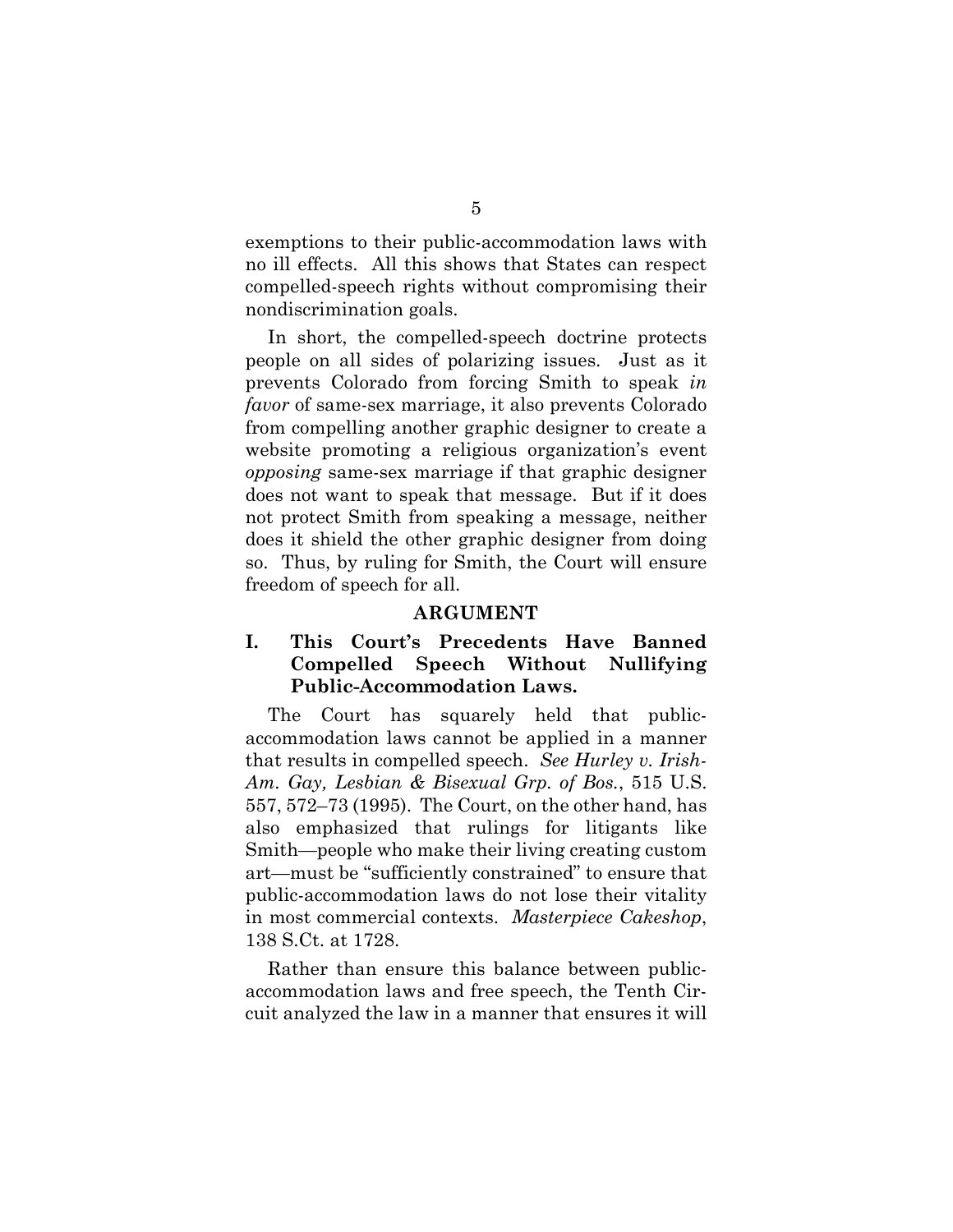almost always override compelled-speech protections. Through its distorted strict-scrutiny analysis, the Tenth Circuit ensured that the more unique the expression at issue is, the more power the government has to use a public-accommodation law to compel its preferred message. Pet.App.28a. Because Mozart wrote the Marriage of Figaro, the Tenth Circuit would allow Colorado to sanction him for refusing to create an opera centered around a same-sex wedding. This turns the First Amendment on its head.

Unfortunately, the Tenth Circuit is not alone in trampling First Amendment rights in the name of public accommodation. At least the Tenth Circuit recognized that the compelled-speech doctrine applied and required Colorado to satisfy strict scrutiny. Other courts have taken a different tack, going so far as to withhold constitutional protection completely by concluding that the compelled-speech doctrine does not apply to commercial speakers. *See Elane Photography, LLC v. Willock*, 309 P.3d 53, 66 (N.M. 2013) (holding that the compelled-speech doctrine does not protect "a clearly commercial entity that sells goods and services to the public") (cleaned up); *see also State v. Arlene's Flowers, Inc.*, 441 P.3d 1203, 1228 (Wash. 2019) (rejecting compelled-speech claim on the basis that the sale of floral arrangements is not speech or expressive conduct).

These decisions all miss the mark—as explained below, the proper balance between public-accommodation laws and speech is already built into the compelled-speech doctrine, which applies only, like in this case, to expressive products or services. The compelled-speech doctrine will play no role in the vast majority of commercial transactions, and certainly not in those situations where alleged discrimination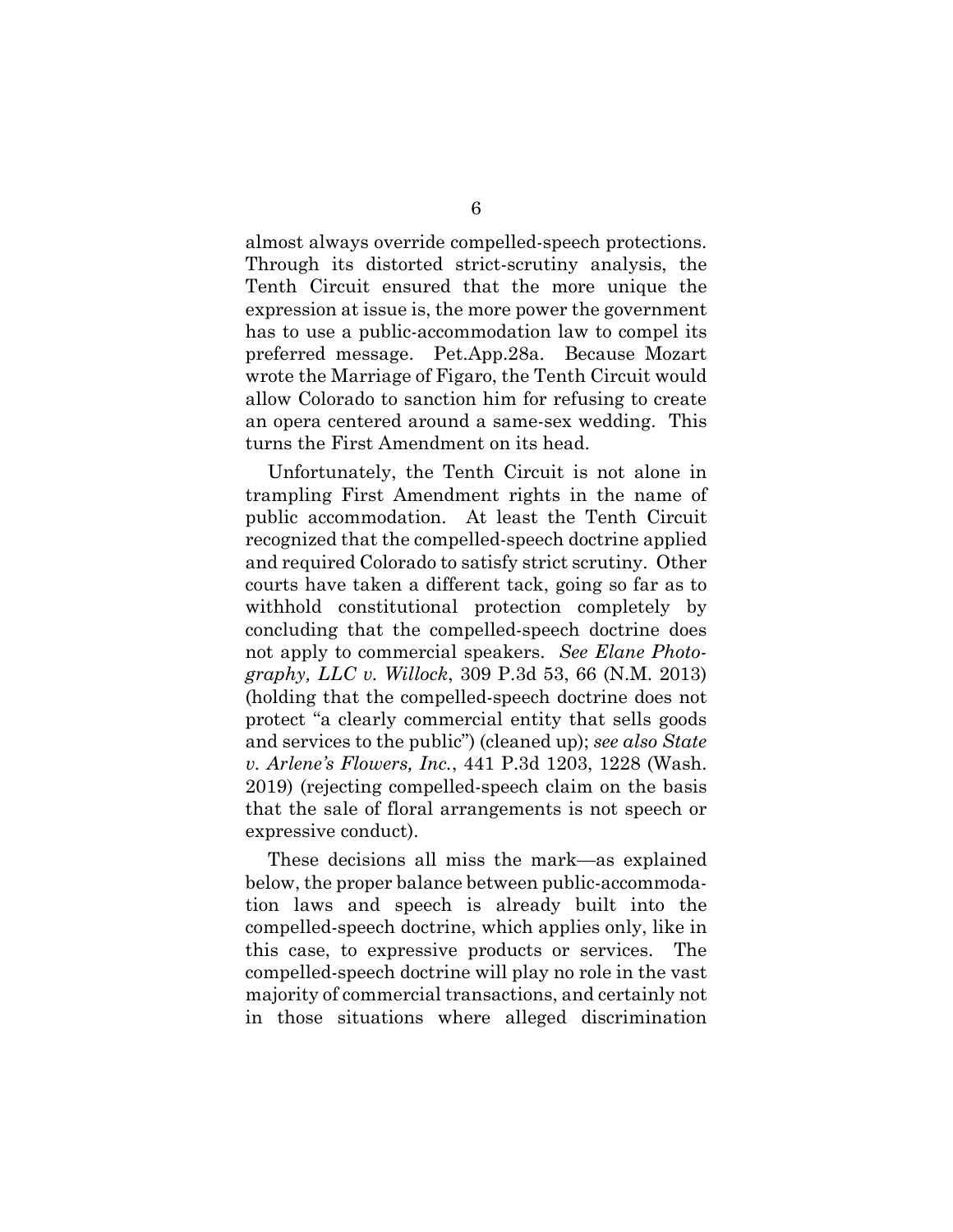stems from the identity of the customer rather than the message to be conveyed.

### **A. The First Amendment Generally Forbids States From Compelling Speech.**

"Compelling individuals to mouth support for views they find objectionable violates [a] cardinal constitutional command" and is "universally condemned." *Janus v. Am. Fed'n of State, Cnty., & Mun. Emps., Council 31*, 138 S.Ct. 2448, 2463 (2018). The rule against compelled speech forbids government from forcing citizens to express messages they deem objectionable or from punishing them for declining to express such messages. *See, e.g.*, *Riley v. Nat'l Fed'n of the Blind of N.C., Inc.*, 487 U.S. 781, 795–801 (1988) (fundraisers cannot be forced to disclose the percentage of money that they give to their clients); *Pac. Gas & Elec. Co. v. Pub. Utils. Comm'n of Cal.*, 475 U.S. 1, 20–21 (1986) (*PG&E*) (plurality opinion) (business cannot be forced to include another's speech in its mailing); *Wooley v. Maynard*, 430 U.S. 705, 717 (1977) (citizens cannot be forced to display state motto on their license plate); *Miami Herald Publ'g Co. v. Tornillo*, 418 U.S. 241, 258 (1974) (newspaper cannot be forced to print politician's writings); *W. Va. State Bd. of Educ. v. Barnette*, 319 U.S. 624, 642 (1943) (students cannot be forced to recite pledge or salute flag).

Not even public-accommodation laws, as important as they are, can override this freedom. *See, e.g.*, *Hurley*, 515 U.S. at 572–73 (parade organizers cannot be forced to include LGBT group's message); *see also Boy Scouts of Am. v. Dale*, 530 U.S. 640, 659 (2000) (Boy Scouts cannot be forced to keep leader who contradicts group's messages).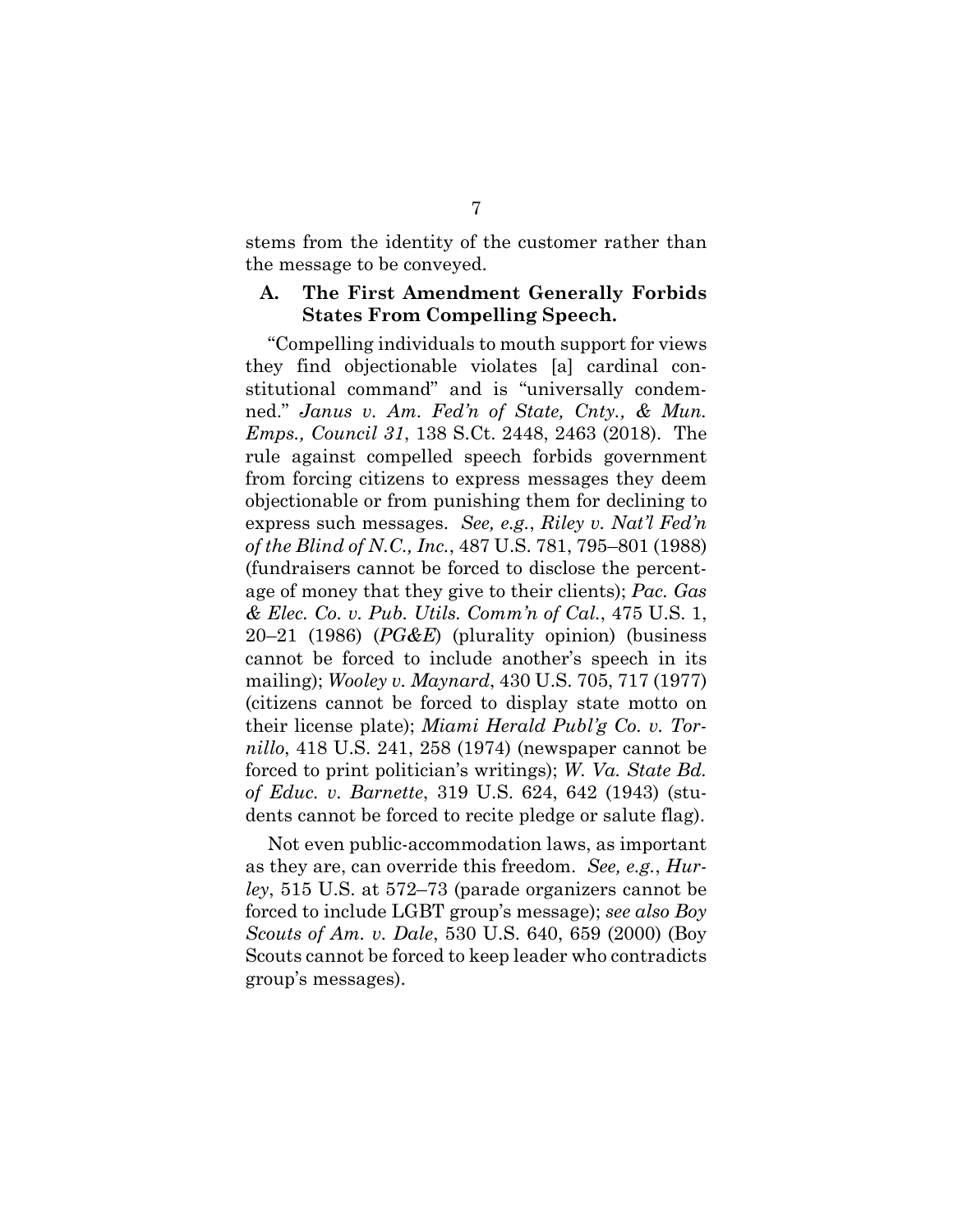The right to be free from compelled speech protects each person's conscience by shielding "'the sphere of intellect'" and the "'individual freedom of mind.'" *Wooley*, 430 U.S. at 714–15. It ensures that the government cannot force individuals to be "instrument[s] for fostering public adherence to an ideological point of view [they] find[] unacceptable." *Id.* at 715. And it protects "individual dignity," *Cohen v. California*, 403 U.S. 15, 24 (1971), because "[f]orcing free and independent individuals to [express] ideas they find objectionable"—to "betray[] their convictions" in that way—"is always demeaning," *Janus*, 138 S.Ct. at 2464.

This Court's decision in *Hurley* demonstrates that public-accommodation laws must give way to freedom of expression. There, the organizers of Boston's St. Patrick's Day Parade qualified as a public accommodation because they invited members of the public to participate in their parade and accepted nearly every group that applied. *Hurley*, 515 U.S. at 561–62. Despite allowing members of the LGBT community to participate as individuals, the organizers declined an LGBT advocacy group's request to march as a contingent behind a banner. *Id.* at 572. The organizers did so because of a "disagreement" with the group's message rather than an "intent to exclude homosexuals as such[.]" *Id.*; *see also Dale*, 530 U.S. at 653 (organizers in *Hurley* did not exclude LGBT group "because of their [members'] sexual orientations," but because of what the group expressed "march[ing] behind a ... banner").

While the Massachusetts courts held that the parade organizers had engaged in unlawful discrimination and ordered them to include the LGBT group (along with its message), *Hurley*, 515 U.S. at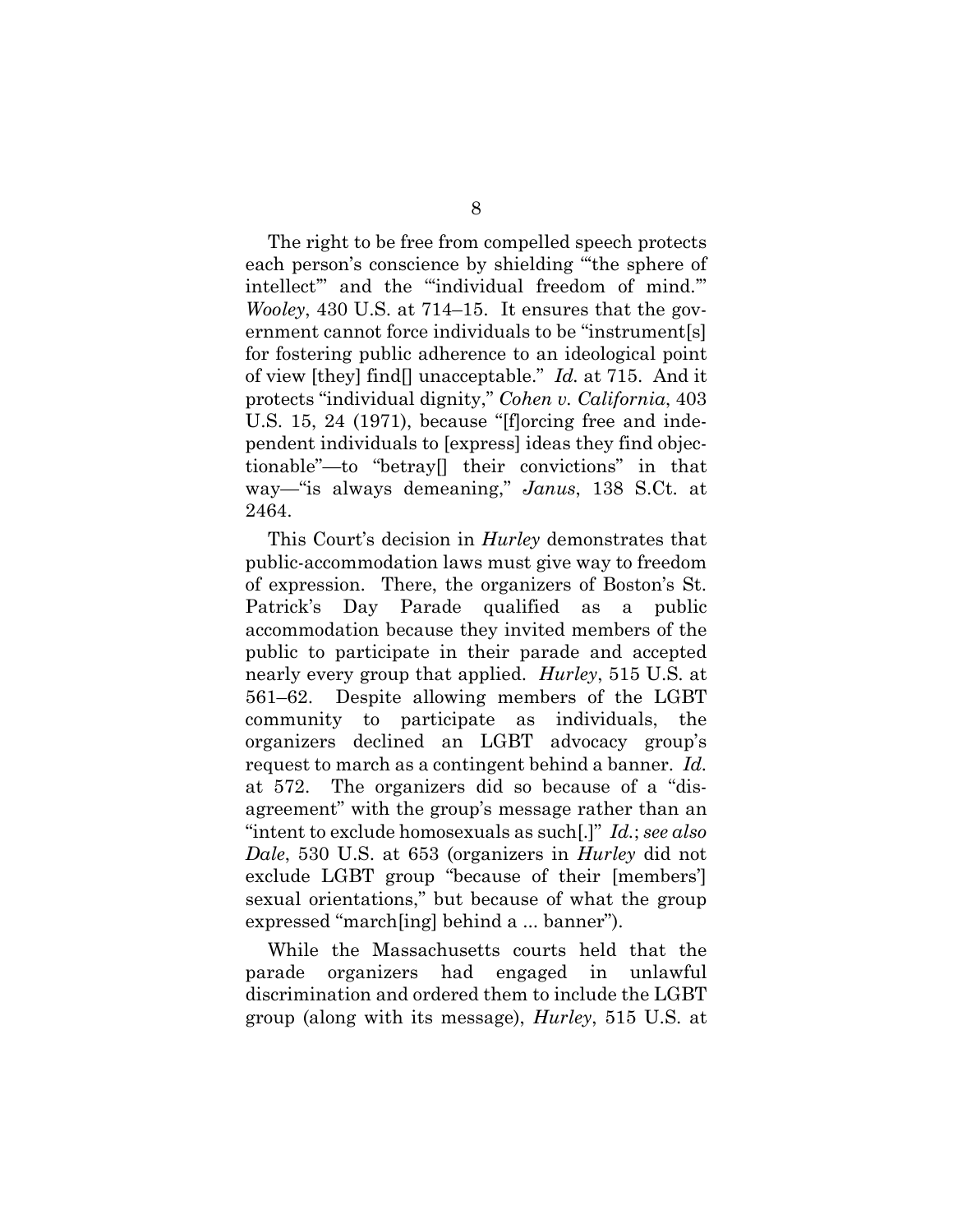561–65, this Court unanimously reversed, *id.* at 581. The Court explained that the State applied its publicaccommodation law "in a peculiar way," *id.* at 572, effectively declaring the parade organizers' "speech itself to be the public accommodation" and requiring them to alter their expression to accommodate "any contingent of protected individuals with a message," *id.* at 573. This violated the First Amendment right of the parade organizers "to choose the content of [their] own message," *id.*, and decide "what merits celebration," even if those choices are "misguided" or "hurtful," *id.* at 574.

In short, *Hurley* establishes that States cannot apply public-accommodation laws to force individuals engaged in expression to alter the message they communicate.

## **B. The First Amendment's Freedom Against Compelled Speech Protects Smith's Creation Of Custom Websites.**

The First Amendment's freedom against compelled speech applies in this case because, as the Tenth Circuit correctly recognized, Smith's creation of custom-websites is pure speech. Pet.App.20a. The particular medium through which speech is conveyed—here, a website—does not impact its First Amendment protection. *See Brown v. Ent. Merchs. Ass'n*, 564 U.S. 786, 790 (2011) (holding that "video games," no less than "books, plays, and movies," "qualify for First Amendment protection"); *Anderson v. City of Hermosa Beach*, 621 F.3d 1051, 1061 (9th Cir. 2010) (holding that tattoos are speech and explaining that "a form of speech does not lose First Amendment protection based on the kind of surface it is applied to"); *cf. Wooley*, 430 U.S. at 717 (holding that First Amendment barred state from requiring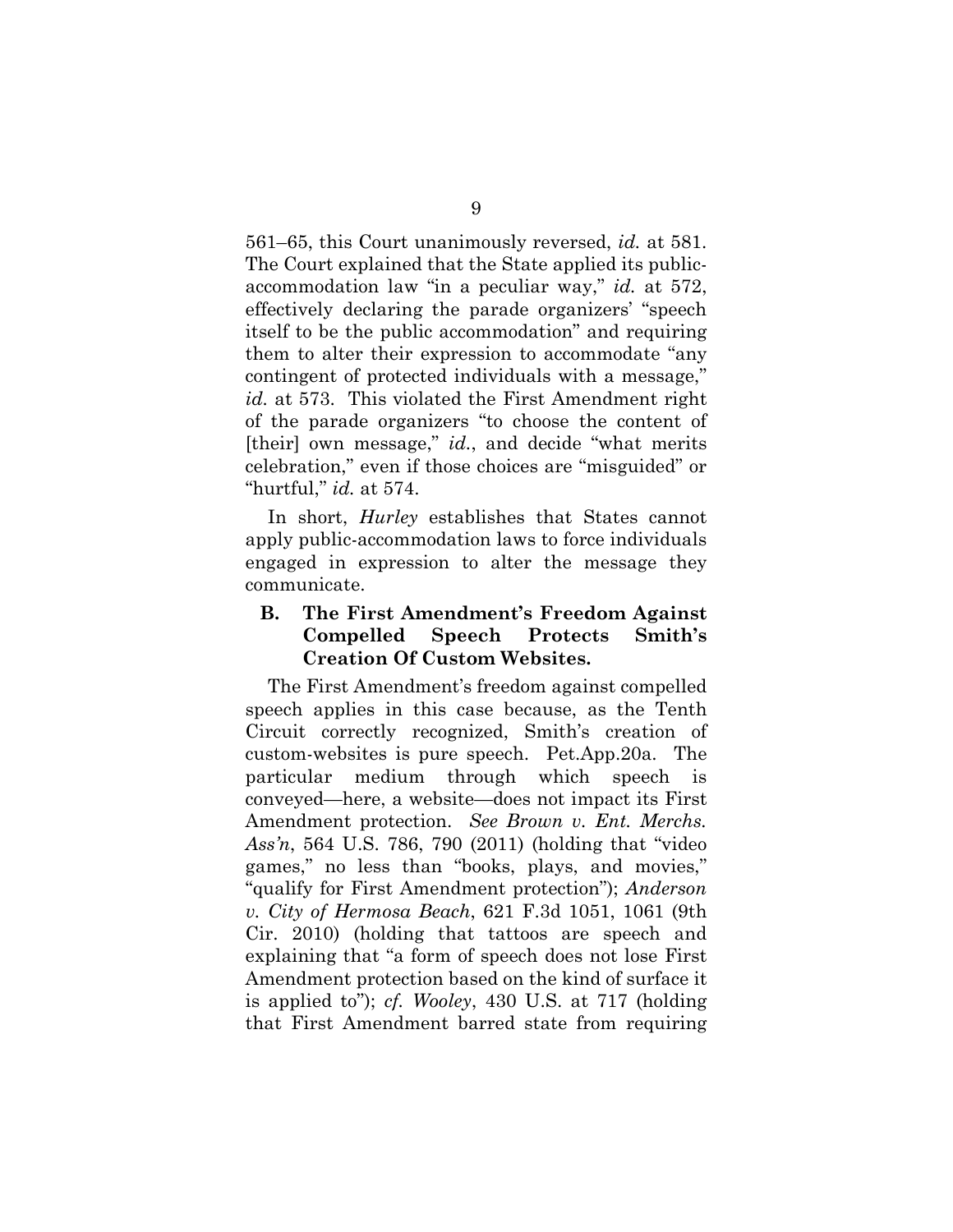citizens to display "Live Free or Die" motto on vehicle license plates).

Moreover, it has been "long recognized that [the First Amendment's] protection does not end at the spoken or written word." *Texas v. Johnson*, 491 U.S. 397, 404 (1989). "[T]he Constitution looks beyond written or spoken words as mediums of expression," *Hurley*, 515 U.S. at 569, and protects genuine artistic expression, *see Miller v. California*, 413 U.S. 15, 22– 23 (1973) ("[C]ourts must always remain sensitive to any infringement on genuinely serious … artistic … expression."). To qualify for First Amendment protection, artistic expression must convey some message, but it need not express a "succinctly articulable" or "particularized message." *Hurley*, 515 U.S. at 569; *see also Nat'l Endowment for the Arts v. Finley*, 524 U.S. 569, 602–03 (1998) (Souter, J., dissenting) (First Amendment protection "turns not on the political significance" a particular work may express, but rather simply on the "expressive character" of the work itself).

This Court has thus recognized that First Amendment speech protection extends to art in its various forms. *See, e.g.*, *Hurley*, 515 U. S. at 569 ("painting of Jackson Pollock, music of Arnold Schöenberg, [and] Jabberwocky verse of Lewis Carroll"); *Kaplan v. California*, 413 U.S. 115, 119 (1973) ("pictures, films, paintings, drawings, and engravings"); *Ward v. Rock Against Racism*, 491 U.S. 781, 790 (1989) (music without words); *Schad v. Borough of Mount Ephraim*, 452 U.S. 61, 66 (1981) (nude dancing); *Joseph Burstyn, Inc. v. Wilson*, 343 U.S. 495, 502 (1952) (movies); *Brown*, 564 U.S. at 790 (video games).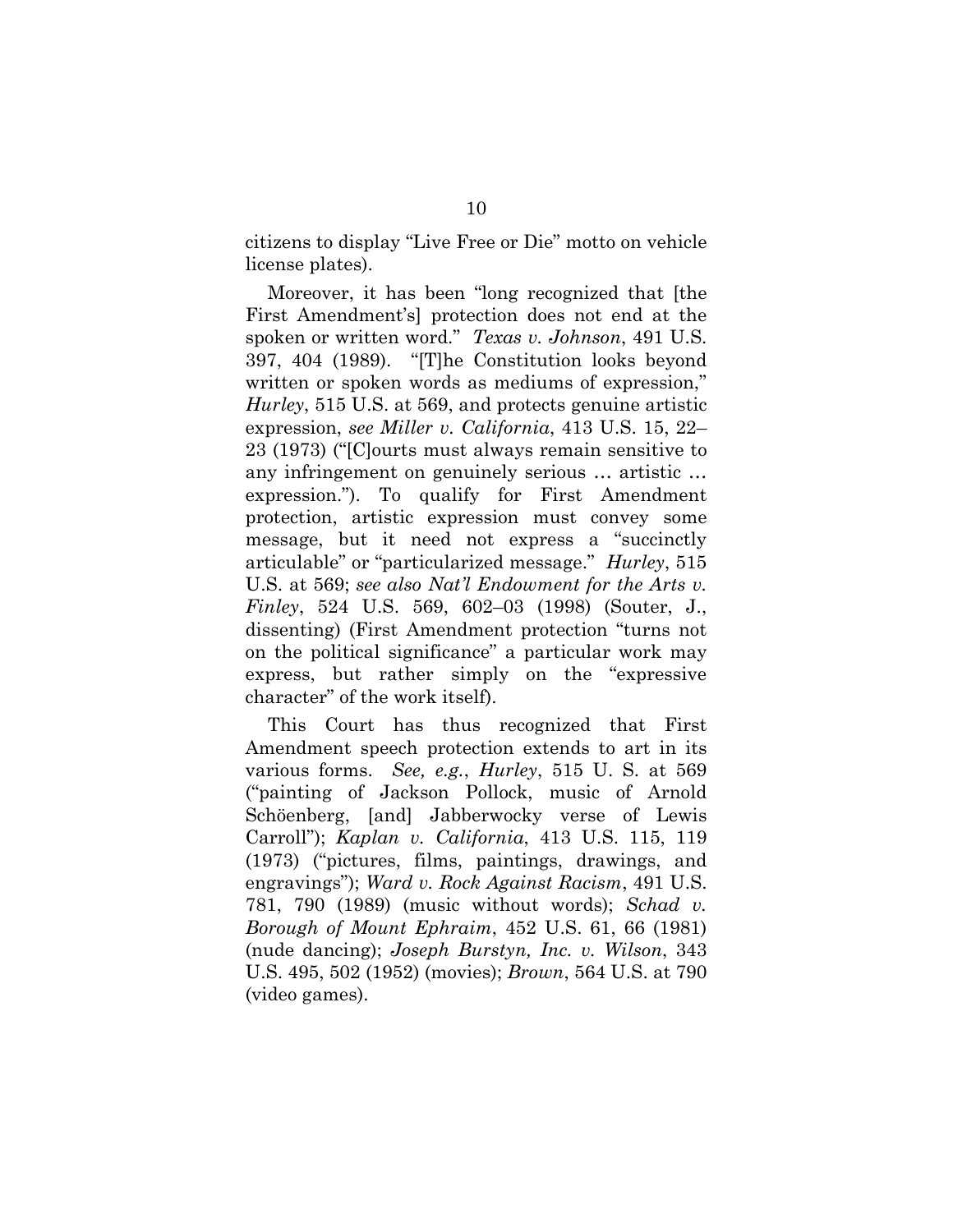The Tenth Circuit concluded that Smith's "creation of wedding websites is pure speech." Pet.App.20a. That conclusion was correct. Smith's custom websites fit squarely within this Court's cases protecting pure speech and artistic expression. Those websites are undeniably "expressive in nature," as Colorado concedes. Pet.App.181a; *see also* Pet.App.187a ("[Smith's] custom wedding websites will be expressive in nature[.]"). When Smith is commissioned to create a custom website, she "creates and designs original text and graphics[.]" Pet.App.183a. She "devotes considerable attention to color schemes, fonts, font sizes, positioning, harmony, balance, proportion, scale, space, interactivity, movement, navigability, and simplicity." Pet.App. 182a. Smith's websites contain "images, words, symbols, and other modes of expression" that Colorado stipulates Smith "use[s] to communicate a particular message." Pet.App.181a. "Every aspect of the websites and graphics [Smith] design[s] contributes to the overall messages" that Smith conveys through the websites, Pet.App.182a, which is to "promote and celebrate the unique beauty of God's design for marriage between one man and one woman," Pet.App.186a. The First Amendment, therefore, extends to the creation of Smith's custom websites.

The Court should reject Respondents' suggestion that the First Amendment does not shield Smith's custom websites because their creation is nonexpressive commercial conduct. All businesses, including those marketing and selling speech, engage in certain activities that are non-expressive. Government is not prohibited from regulating those non-expressive activities. *See Okla. Press Publ'g Co.*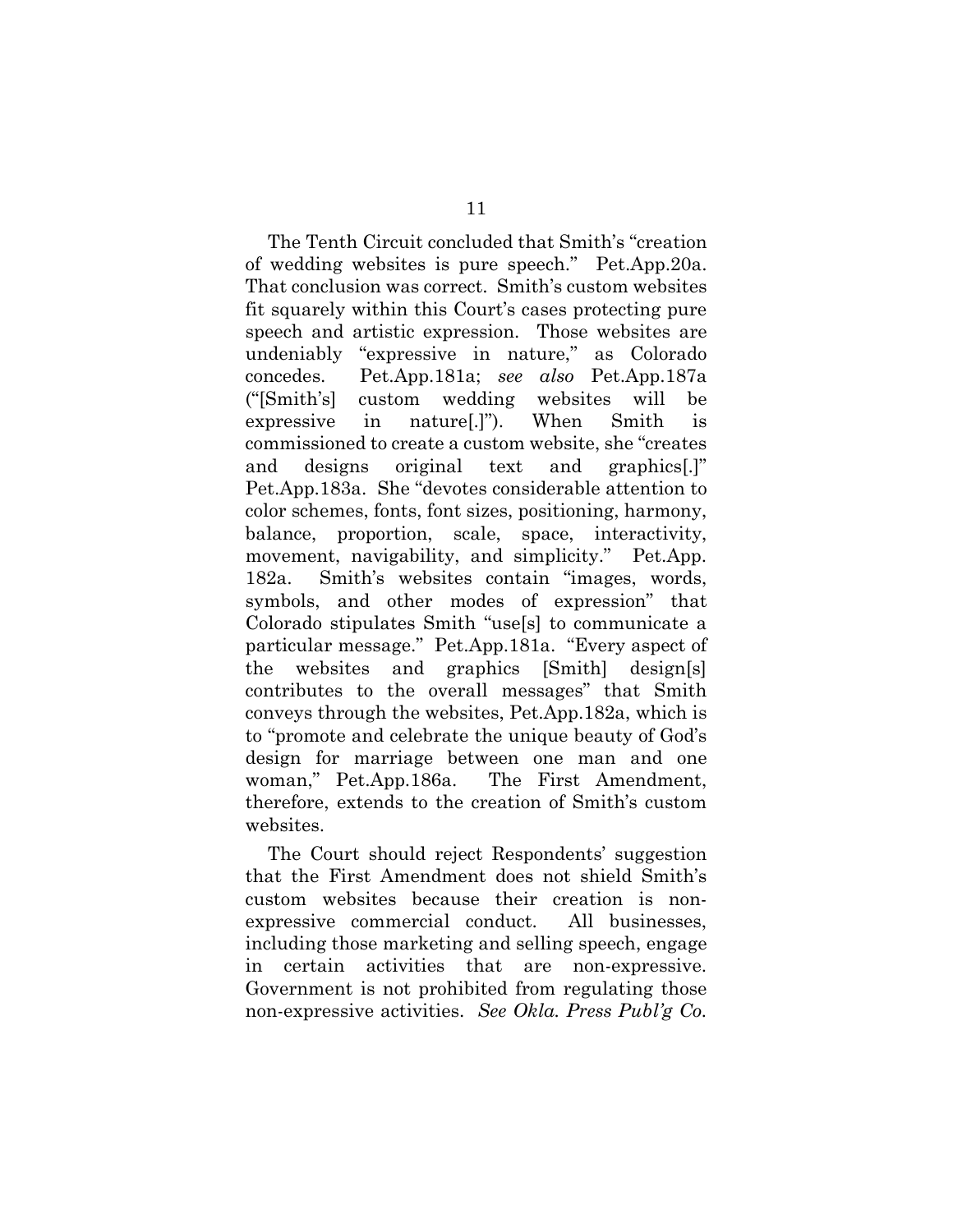*v. Walling*, 327 U.S. 186, 192–93 (1946) (holding that the Fair Labor Standards Act applies to all businesses and that there is no First Amendment exemption from the Act for newspaper publishing and distribution companies). One does not, however, forfeit First Amendment protections by using speech to turn a profit. *See City of Lakewood v. Plain Dealer Publ'g Co.*, 486 U.S. 750, 756 n.5 (1988) ("[T]he degree of First Amendment protection is not diminished merely because … speech is sold rather than given away."). "[A] speaker's rights are not lost merely because compensation is received; a speaker is no less a speaker because he or she is paid to speak." *Riley*, 487 U.S. at 801; *see also Hurley*, 515 U.S. at 573–74 (explaining that the freedom from compelled speech is "enjoyed by business corporations generally," including "professional publishers").

Thus, when it comes to people who create speech for customers, the First Amendment's application turns on whether the government regulation touches upon speech or non-expressive conduct. As explained, Colorado's public-accommodation law, as applied here, strikes at the core of Smith's speech by compelling her to create expression that Colorado desires but with which she disagrees. Allowing Smith to participate in the market for custom expression, even if for profit, only if she expresses messages with which she disagrees squarely implicates the First Amendment. The Court should reject Respondents' contrary argument.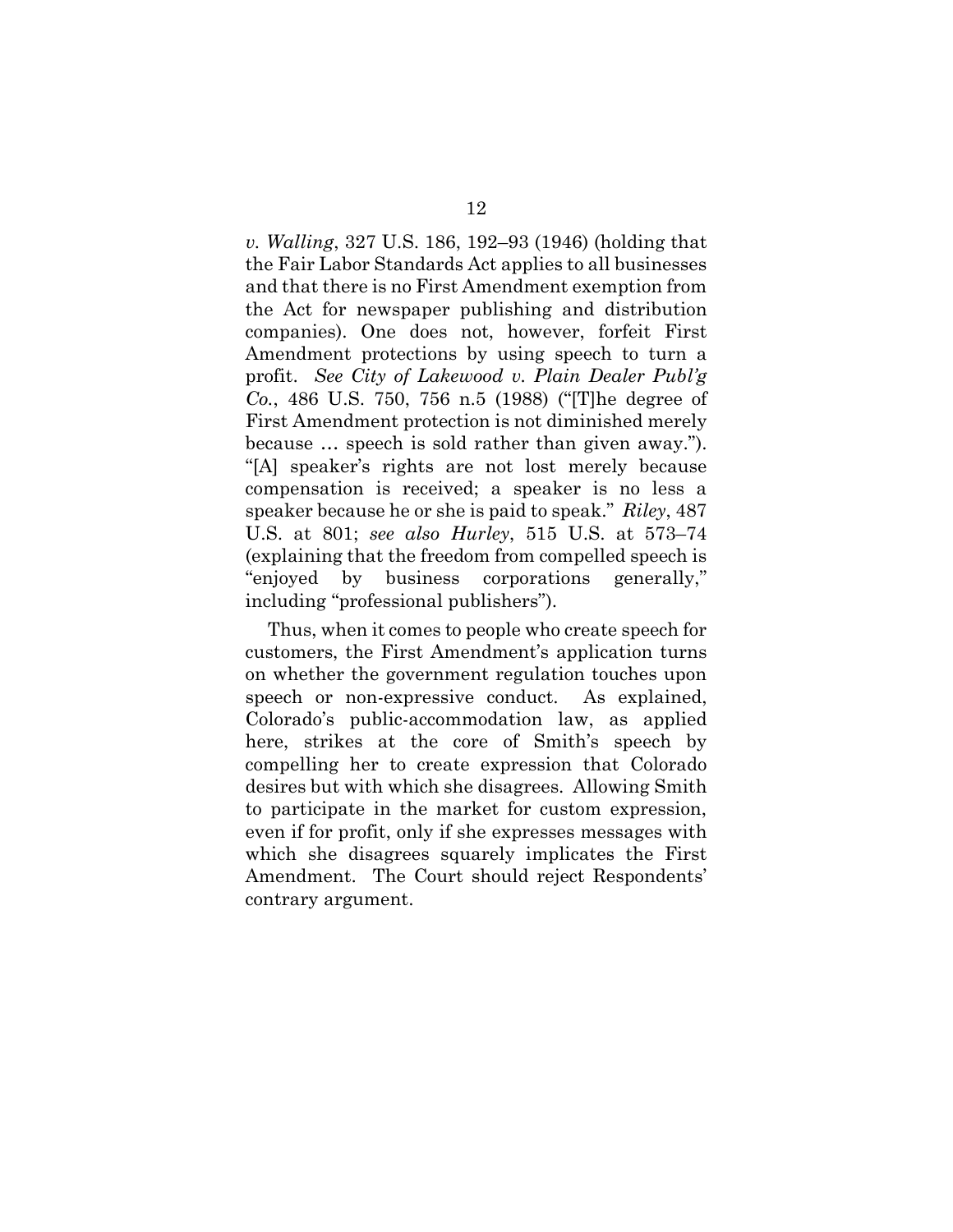## **C. It Is Only In Narrow Circumstances, Like Those Here, That Commercial Applications Of Public-Accommodation Laws Implicate Compelled-Speech Protection.**

While the First Amendment protects Smith from being compelled to speak through her custom websites, it is only in narrow circumstances that commercial applications of public-accommodation laws will implicate compelled-speech protection. *See Telescope Media*, 936 F.3d at 758 ("[O]ur holding leaves intact other applications of [Minnesota's public-accommodation law] that do not regulate speech based on its content or otherwise compel an individual to speak."). Indeed, public-accommodation laws "do not, as a general matter, violate the First or Fourteenth Amendments," *Hurley*, 515 U.S. at 572, which means that "most applications of antidiscrimination laws ... are constitutional." *Chelsey Nelson Photography*, 479 F.Supp.3d at 564. But when a business owner creates custom speech for clients, a prospective client requests custom speech, and the owner declines because she objects to the message that the speech would communicate, the First Amendment's compelled-speech protection applies.

This protection implicates few business transactions because only a small percentage of commercial exchanges revolve around the creation of custom speech. *See Brush & Nib Studio*, 448 P.3d at 907 ("[S]imply because a business creates or sells speech does not mean that it is entitled to a blanket exemption for all its business activities."). The vast majority of transactions will have no basis to claim compelledspeech protection. *See Masterpiece Cakeshop*, 138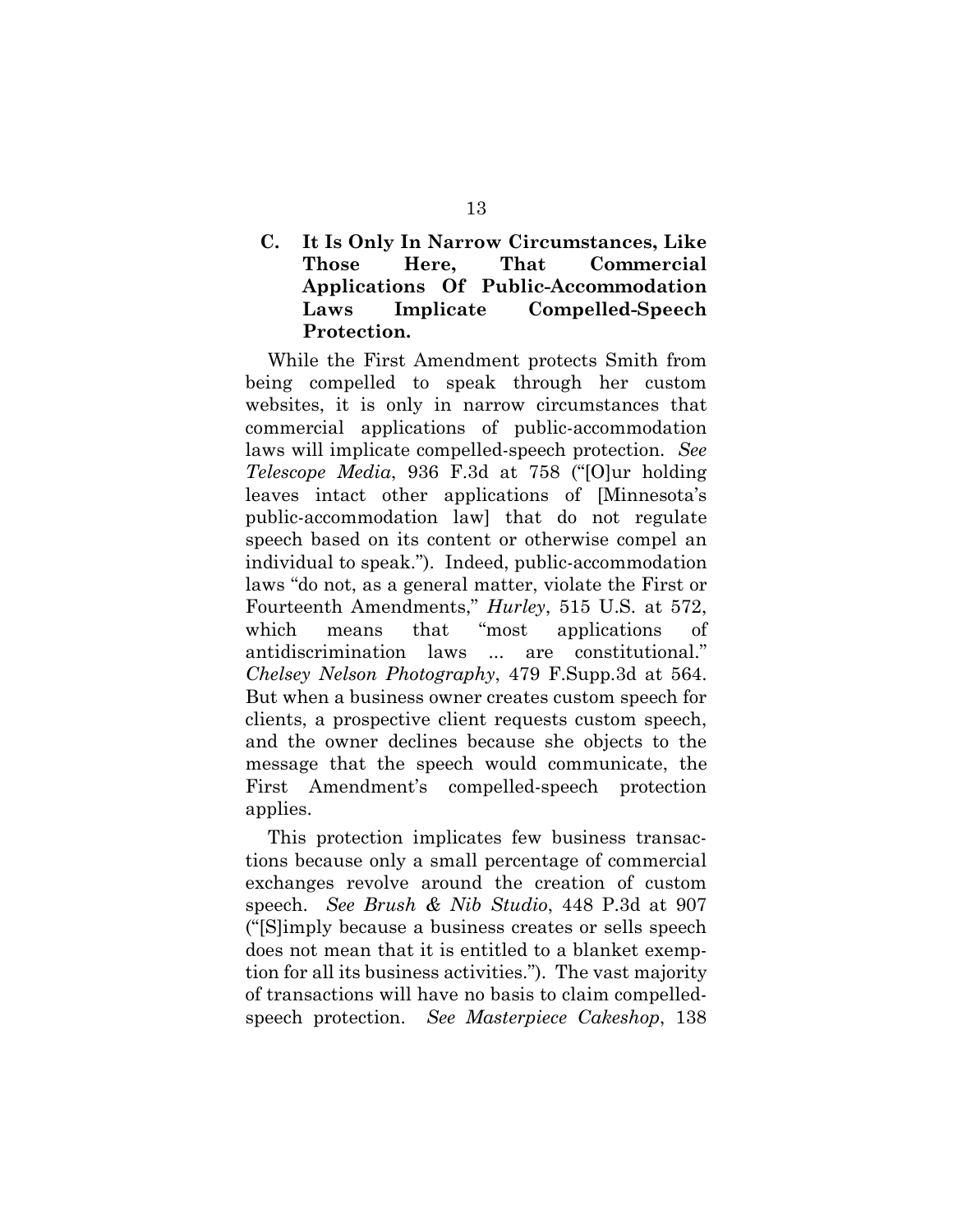S.Ct. at 1728 (recognizing that there are "innumerable goods and services that no one could argue implicate the First Amendment"). Even among wedding vendors, many of them do not ordinarily create speech for their customers. *See Chelsey Nelson Photography*, 479 F.Supp.3d at 558 n.118.

Nor does this Court's existing compelled-speech precedents shield a public accommodation that objects merely to "provid[ing] a forum for a third party's speech." *Masterpiece Cakeshop*, 138 S.Ct. at 1744–45 (Thomas, J., concurring) (discussing *Rumsfeld v. F. for Acad. & Institutional Rts., Inc.*, 547 U.S. 47, 62 (2006) and *PruneYard Shopping Ctr. v. Robins*, 447 U.S. 74 (1980)); *see also Agency for Int'l Dev. v. All. for Open Soc'y Int'l, Inc.*, 140 S.Ct. 2082, 2098 (2020) (Breyer, J., dissenting) ("Requiring someone to host another person's speech is often a perfectly legitimate thing for the Government to do."). Compelling a public accommodation to host another's speech is a far cry from "forc[ing] speakers to alter their *own* message," as Colorado threatens to do in this case. *See Masterpiece Cakeshop*, 138 S.Ct. at 1745 (Thomas, J., concurring); *accord Wash. State Grange v. Wash. State Republican Party*, 552 U.S. 442, 457 n.10 (2008) (forcing the "[f]acilitation of speech" is unlike the compelled "coopt[ing]" of a person's "own conduits for speech"); *Telescope Media*, 936 F.3d at 758 ("Rather than serving as a forum for the speech of others, [a wedding videographer's] videos will carry their 'own message.'").

Finally, the compelled-speech doctrine applies only when the compelled speaker objects to the message communicated through her expression. *See Hurley*, 515 U.S. at 580 (noting the absence of compelledspeech protections when allegedly compelled speakers do not "object[] to the content"); *PG&E*, 475 U.S. at 12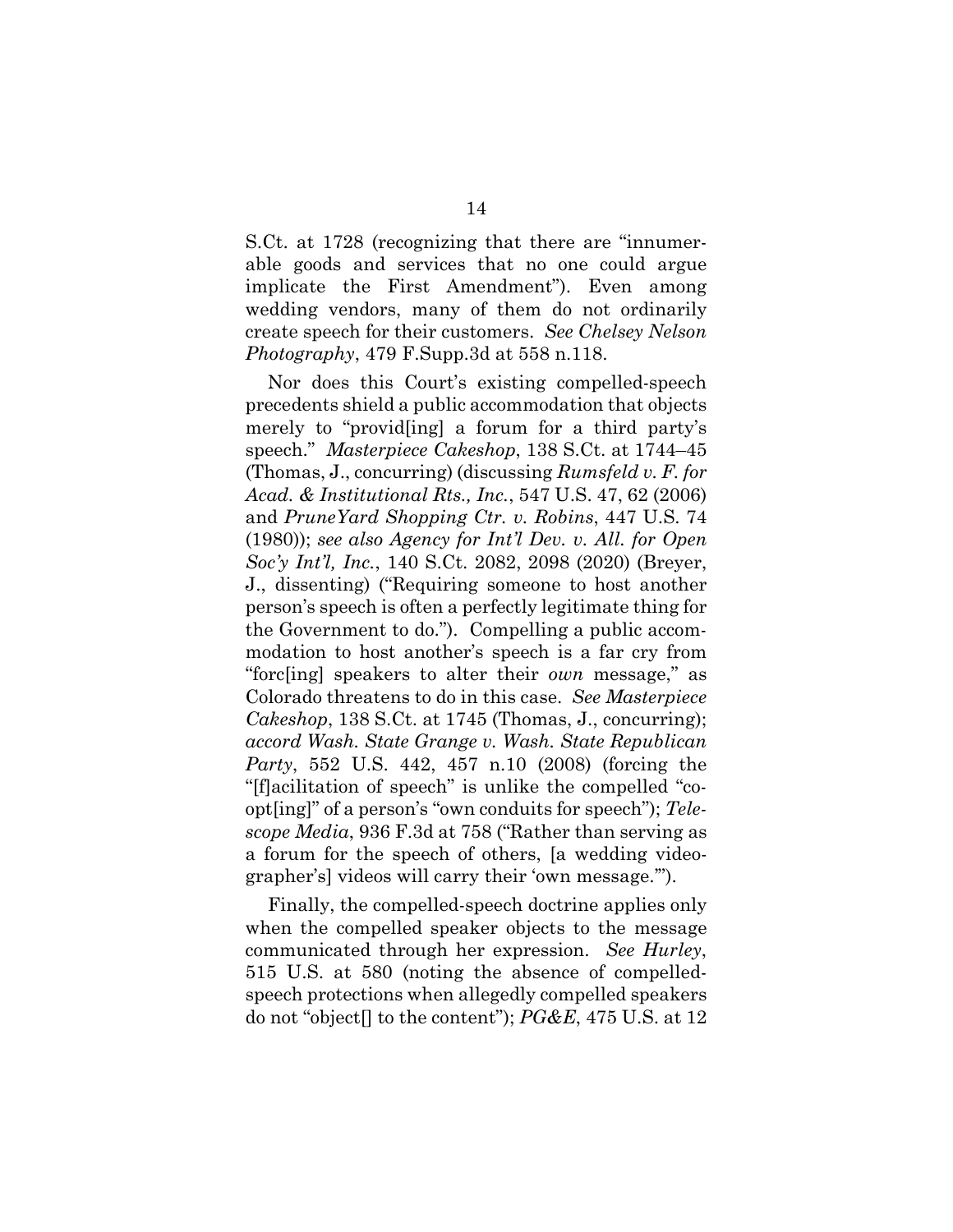(plurality opinion) (same). Thus, if a graphic designer flatly refuses to work for a protected class, regardless of the message that her speech would convey, she finds no refuge in compelled-speech principles. This, of course, does not describe Smith at all. While she cannot celebrate same-sex weddings through her custom websites because of the messages that those websites would express about marriage, she otherwise "works with all people regardless of ... sexual orientation." Pet.App.184a. She "will gladly create custom graphics and websites for gay, lesbian, or bisexual clients[.]" *Id.*

In sum, the compelled-speech protection that Smith seeks is limited, and a ruling for her would not be "a license to discriminate." *Chelsey Nelson Photography*, 479 F.Supp.3d at 564; *see also Brush & Nib Studio*, 448 P.3d at 916 ("Nothing in our holding today allows a business to deny access to goods or services to customers based on their sexual orientation or other protected status."). Thus, the necessary constraints on a ruling for Smith already exist in the compelledspeech doctrine itself.

### **II. Colorado Cannot Satisfy Strict Scrutiny Here.**

Strict scrutiny is the appropriate constitutional standard in this case because Colorado applies its public-accommodation law to compel speech and it applies that law in a content-based manner. Under strict scrutiny, Colorado must show that requiring Smith to provide custom websites for same-sex weddings "[1] furthers a compelling interest and [2] is narrowly tailored to achieve that interest.'" *Reed v. Town of Gilbert*, 576 U.S. 155, 171 (2015). But Colorado cannot satisfy either requirement.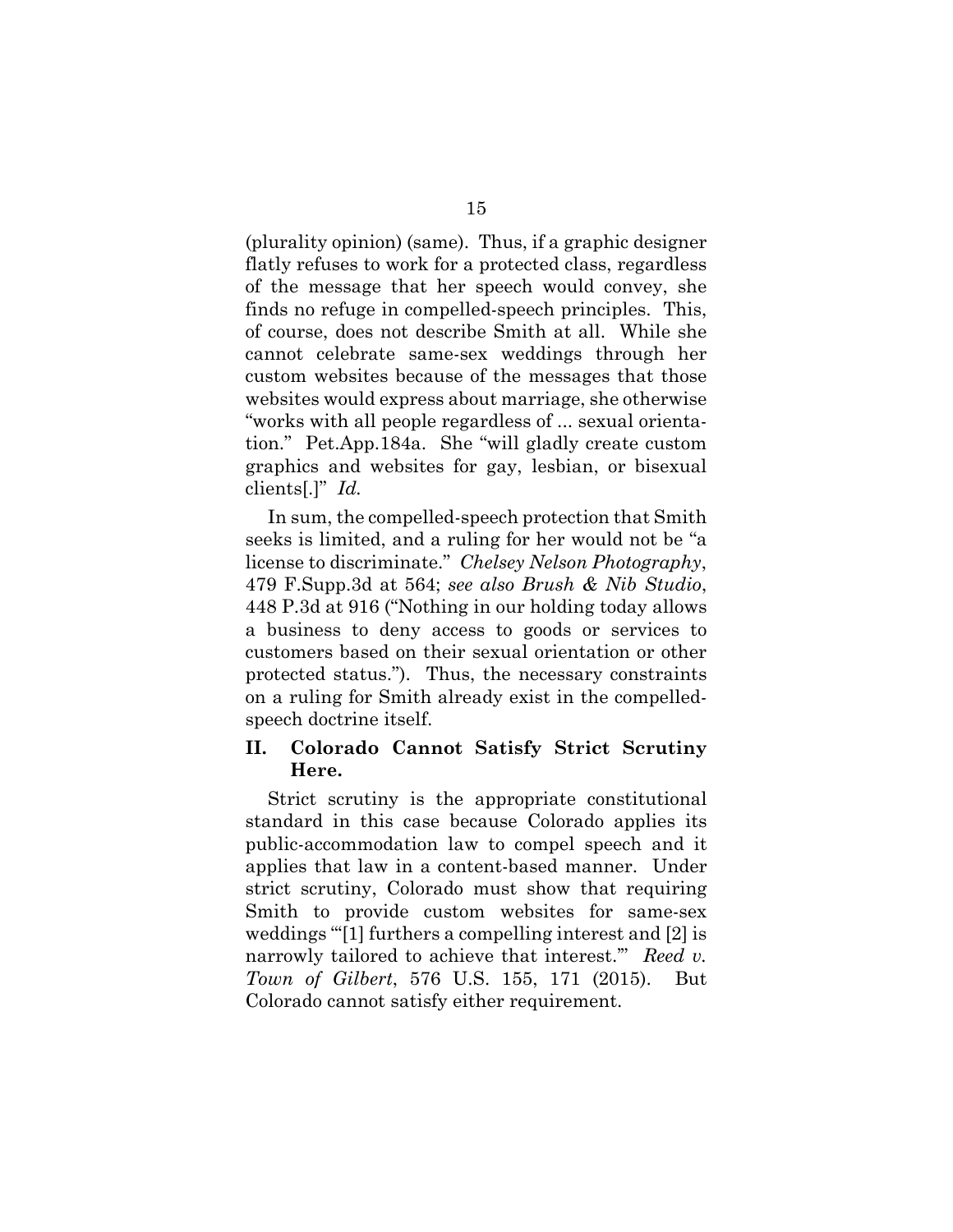## **A. Colorado Does Not Have A Compelling Interest In Forcing Smith To Create Speech Expressing Messages That Violate Her Religious Beliefs.**

Strict scrutiny requires a particularized analysis. *See Fulton v. City of Philadelphia*, 141 S.Ct. 1868, 1881 (2021) ("The [government] states [its] objectives at a high level of generality, but the First Amendment demands a more precise analysis."). That demanding level of scrutiny "look[s] beyond broadly formulated interests justifying the general applicability of government mandates" to see whether its standard "is satisfied through application of the challenged law" to "the particular" party. *Gonzales v. O Centro Espirita Beneficente Uniao do Vegetal*, 546 U.S. 418, 430–31 (2006). As *Hurley* illustrates, the analysis here focuses not on the public-accommodation law's general purpose of preventing "denial[s] of access to (or discriminatory treatment in) public accommodations," but on its "apparent object" when "applied to [the] expressive activity" at issue. 515 U.S. at 578. Put differently, "[t]he question … is not whether [Colorado] has a compelling interest in enforcing its non-discrimination [laws] generally, but whether it has such an interest in denying an exception to [Smith]" in particular. *Fulton*, 141 S.Ct. at 1881.

Colorado, therefore, must show that it has a compelling interest in forcing Smith to violate her conscience by creating custom websites that celebrate same-sex weddings. Unlike most applications of Colorado's public-accommodation law, this has the "apparent object" of forcing a website designer and graphic artist to create speech and thus to "modify the content of [her] expression." *Hurley*, 515 U.S. at 578.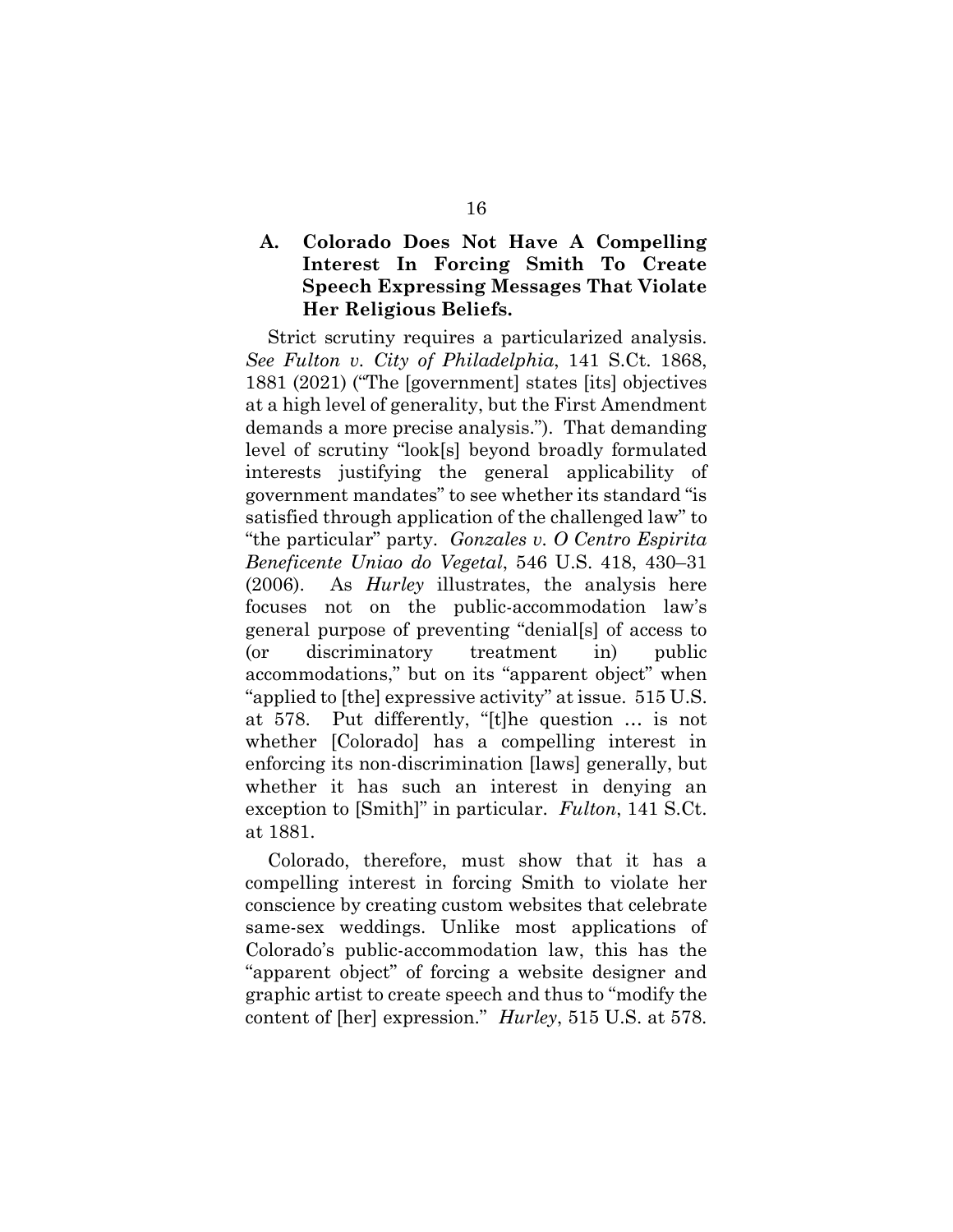But as *Hurley* said, permitting that would "allow exactly what the general rule of speaker's autonomy forbids." *Id.* Colorado thus cannot satisfy strict scrutiny because its particularized interest—namely, its interest in forcing Smith to engage in expression that she deems objectionable—is not compelling.

Colorado's interest in protecting the dignity of patrons does not change the analysis. *Hurley* established that this kind of concern, no matter its strength in other contexts, is *not* a compelling state interest when the harm is caused by a decision not to express a message. "[T]he point of all speech protection," *Hurley* explained, "is to shield just those choices of content that in someone's eyes are … hurtful." *Id.* at 574. Because the offensiveness of a decision to refrain from speaking cannot be the reason both "'for according it constitutional protection'" and for removing that protection, *Johnson*, 491 U.S. at 409, these dignitary concerns are not a compelling basis for infringing this First Amendment freedom, *see Hustler Mag., Inc. v. Falwell*, 485 U.S. 46, 55 (1988) ("The fact that society may find speech offensive is not a sufficient reason for suppressing it.") (cleaned up); *Masterpiece Cakeshop*, 138 S.Ct. at 1746–47 (Thomas, J., concurring) (collecting cases).

Another aspect of the *Hurley* opinion is instructive on this point. The LGBT group there argued that the public-accommodation law advanced the State's "compelling interest" of "deter[ring] the deprivation of personal dignity[.]" Brief for Respondent at 22, *Hurley v. Irish-Am. Gay, Lesbian & Bisexual Grp. of Bos.*, 515 U.S. 557 (1995) (No. 94-749), 1995 WL 143532. But the Court necessarily rejected that interest as sufficient to compel speech when it concluded that no "legitimate interest [had] been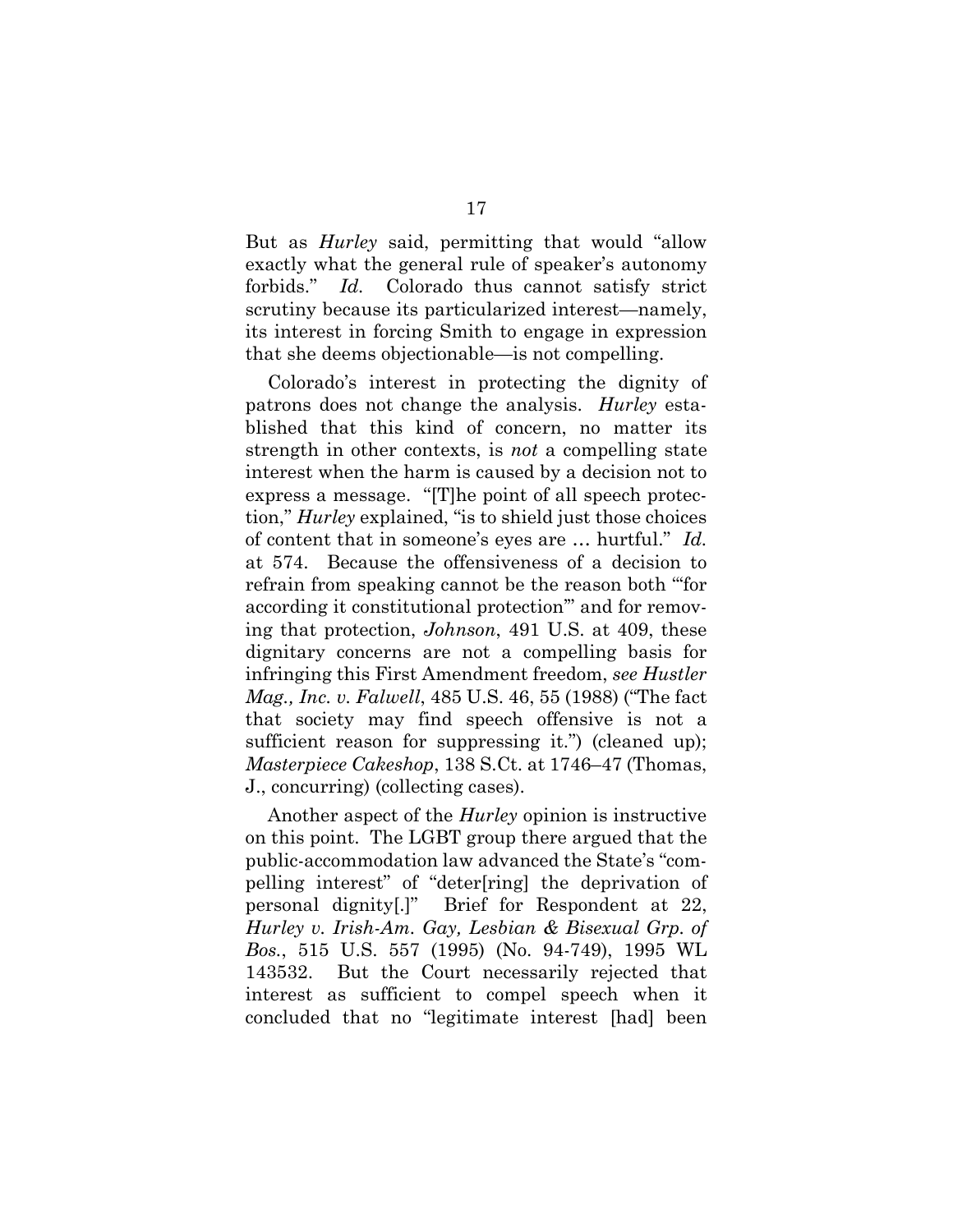identified" to justify requiring speech. *Hurley*, 515 U.S. at 578; *see also Masterpiece Cakeshop*, 138 S.Ct. at 1737 (Gorsuch, J, concurring) ("[N]o bureaucratic judgment condemning a sincerely held religious belief as 'irrational' or 'offensive' will ever survive strict scrutiny under the First Amendment.").

The Tenth Circuit's compelling-interest analysis is flawed because it characterized the relevant state interest at "a high level of generality[.]" *See Fulton*, 141 S.Ct. at 1881. The court broadly framed Colorado's interest as ensuring "'equal access to publicly available goods and services.'" Pet.App.26a; *see also id.* at 28a (analyzing "Colorado's interest in ensuring access to the marketplace *generally*"). But it should have focused, as the analysis did above, specifically on the State's interest in compelling speech from graphic designers like Smith. *See Fulton*, 141 S.Ct. at 1881; *Hurley*, 515 U.S. at 578.

When the Tenth Circuit narrowed its analysis to business owners who create custom speech for a living, it suggested that their "unique goods and services are where public accommodation laws are *most necessary*[.]" Pet.App.30a (emphasis added). This has it exactly backward. States have the strongest interest in ensuring access not to custom artistic creations but to *essential* goods and services such as food, shelter, healthcare, and transportation. That is why some States follow the example of federal law and narrowly define public accommodations as places that provide these kinds of essential services. *E.g.*, Fla. Stat. § 760.02(11); S.C. Code § 45-9-10(B); 42 U.S.C. § 2000a(b). States' particularized interest in forcing business owners to create custom art—rather than compelling them to provide essential services is of reduced importance and of questionable constitu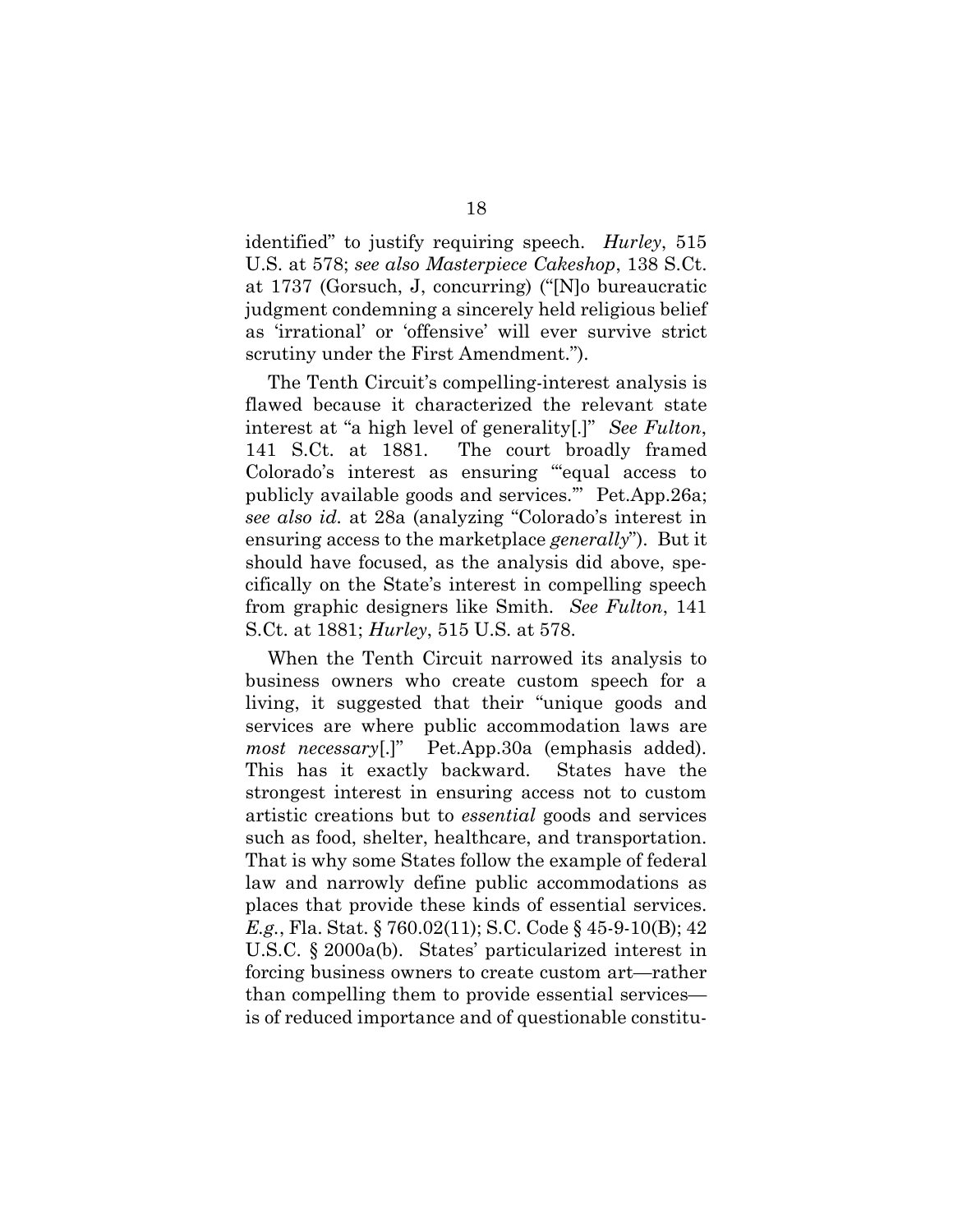tional legitimacy. *See Hurley*, 515 U.S. at 578 (explaining that no "legitimate interest [had] been identified in support of applying [the public-accommodation] statute in this way to expressive activity"). The Tenth Circuit thus erred in raising that goal to an impenetrable interest of the highest order.

The Tenth Circuit also used "the commercial nature of [Smith's] business" to elevate Colorado's interest. Pet.App.26a. It claimed to do this while admitting that this same commercial aspect of Smith's operations "does not diminish [her] speech interest[.]" *Id.*; *see also City of Lakewood*, 486 U.S. at 756 n.5 ("[T]he degree of First Amendment protection is not diminished merely because the … speech is sold rather than given away."). But as the dissent below recognized, it cannot be that "the commercial nature of [Ms. Smith's] business does not diminish [her] speech interest," yet that "same commercial nature allows Colorado to regulate it." Pet.App.77a n.8 (Tymkovich, C.J., dissenting). Courts applying strict scrutiny cannot use a specific feature of speech that the First Amendment promises to protect—here, the speech's for-profit creation—as a tool to strip away that constitutional shield.

## **B. The Experiences Of Other States Prove That Colorado Cannot Establish Narrow Tailoring.**

To satisfy narrow tailoring, a State must demonstrate that it has no "less restrictive alternative[.]" *United States v. Playboy Ent. Grp., Inc.*, 529 U.S. 803, 813 (2000). But Amici States can attest that less restrictive alternatives exist. The most obvious is that Colorado can continue to apply its public-accommodation law to the vast majority of commercial transactions but refrain from applying it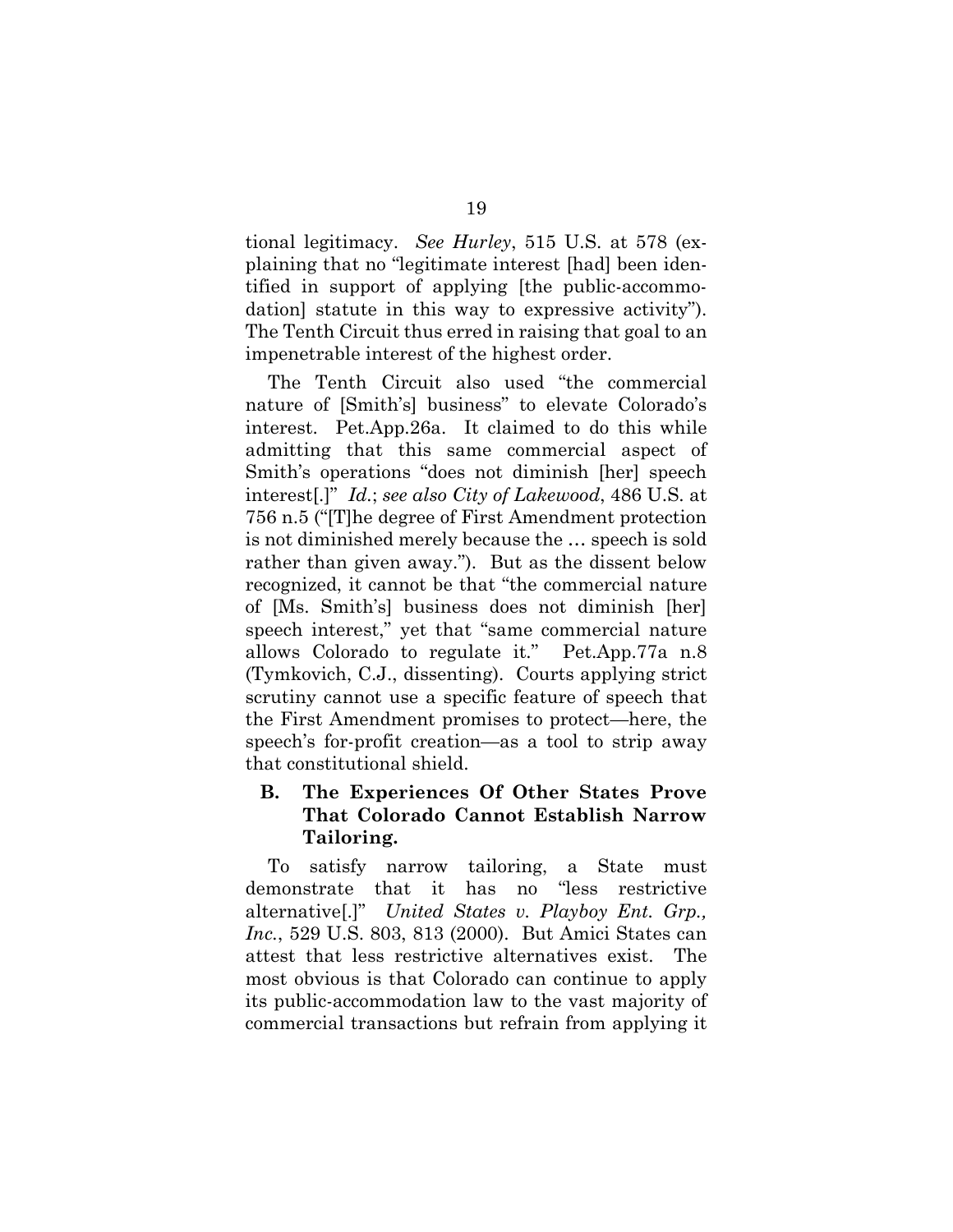to force its citizens to create custom speech expressing messages that they deem objectionable. *See* Pet.App.78a (Tymkovich, C.J., dissenting) ("Colorado could allow artists—those who are engaged in making expressive, custom art—to select the messages they wish to create[.]").

Recent history has proven that observing this constitutionally required restriction on publicaccommodation laws is a workable alternative. Existing circuit-level precedent already prohibits some States from applying their public-accommodation laws to compel a business owner to create custom speech, and no evidence suggests that the enforcement of those laws has been compromised in those States. For example, it has been clear for almost three years that the States in the Eighth Circuit cannot apply their public-accommodation laws to force businesses to create custom speech. *See Telescope Media*, 936 F.3d at 758 (holding that a publicaccommodation law cannot force a videographer to create films commemorating same-sex marriages). Despite this, Eighth Circuit States like Nebraska have not had any difficulty continuing to protect their citizens against invidious status-based discrimination.

It has also been clear for almost three years that Arizona, and its political subdivisions, cannot apply public-accommodation laws to force businesses to create custom speech. *Brush & Nib Studio*, 448 P.3d at 916 (holding that the City of Phoenix cannot compel artists who create custom wedding invitations to craft invitations celebrating same-sex marriage). Yet Arizona continues to vigorously protect its citizens against invidious status-based discrimination in commercial transactions. *See, e.g.*, *Attorney General*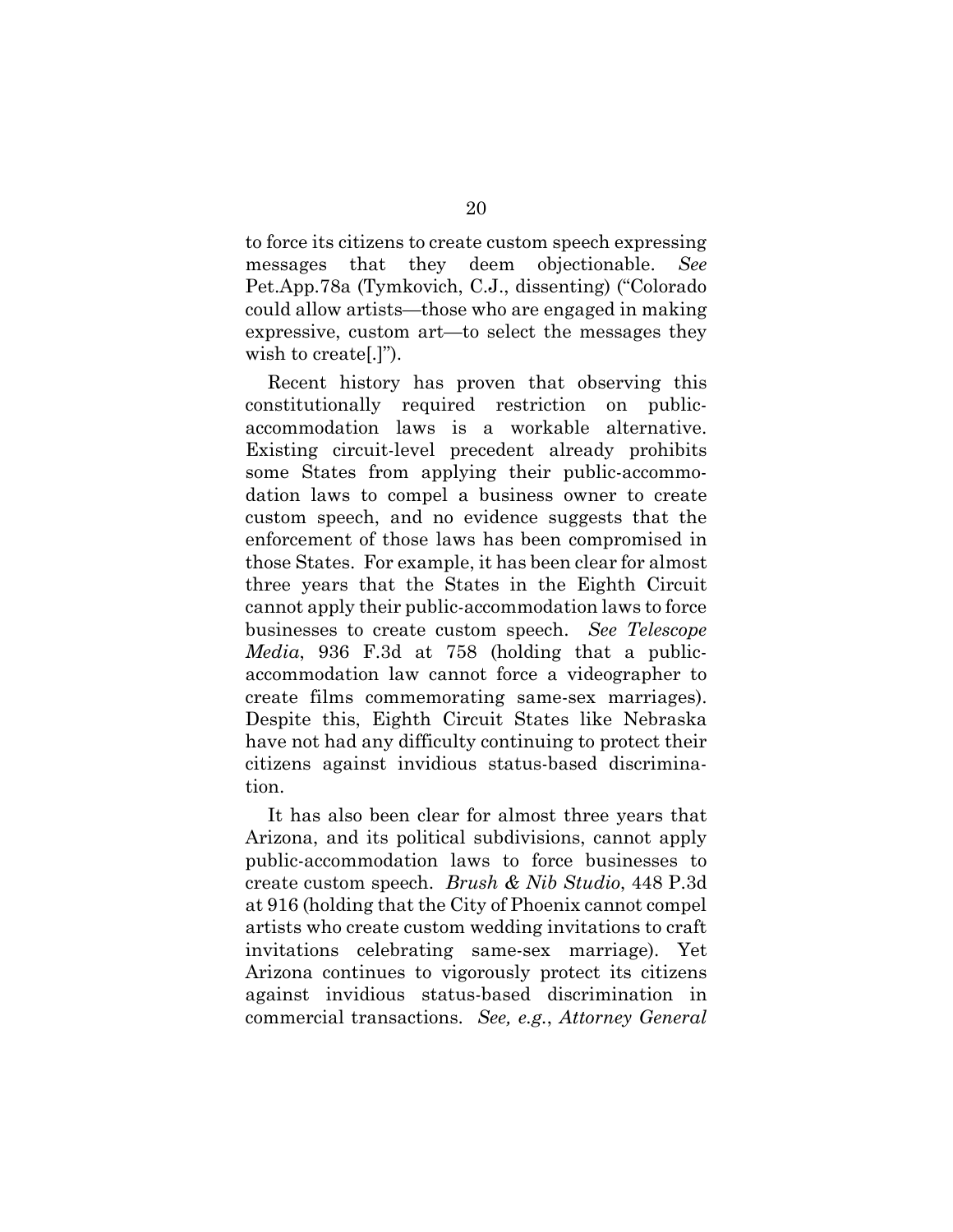*Brnovich Settles Race Discrimination Allegations with Uber, Postmates, DoorDash*, Ariz. Att'y Gen. Mark. Brnovich (June 2, 2021), https://www.azag.gov/pressrelease/attorney-general-brnovich-settles-racediscrimination-allegations-uber-postmates.

More generally, other narrow exemptions to States' public-accommodation laws have not hampered enforcement efforts. Consider a few examples. For decades, many States' public-accommodation laws have exempted "private club[s]." *E.g.*, Neb. Rev. Stat. § 20-138. Other States such as Colorado and New York have exempted religious organizations. *E.g.*, Colo. Rev. Stat.  $\S$  24-34-601(1) ("Place of public accommodation' shall not include a church, synagogue, mosque, or other place that is principally used for religious purposes."); N.Y. Dom. Rel. Law  $\S$  10-b(1) (exempting from liability religious entities that decline "to provide services" and "goods"—even publicly available goods and services—"for the solemnization or celebration" of same-sex marriage). And for nearly the last six years, Mississippi has exempted businesses that "decline[] to provide" marriage-related services including photography, videography, and publishing for "the solemnization, formation, [or] celebration" of same-sex marriages because their owners believe that "[m]arriage is ... the union of one man and one woman." Miss. Code Ann. §§ 11-62-3(a) & 11-62-5(5)(a); *see also* Pet.App.78a (Tymkovich, C.J., dissenting) ("Or Colorado could exempt ... artists who create expressive speech about or for weddings, as Mississippi does.").

These exemptions are part of States' efforts to balance their goal of eradicating specific forms of invidious discrimination with other important interests. That States have had these kinds of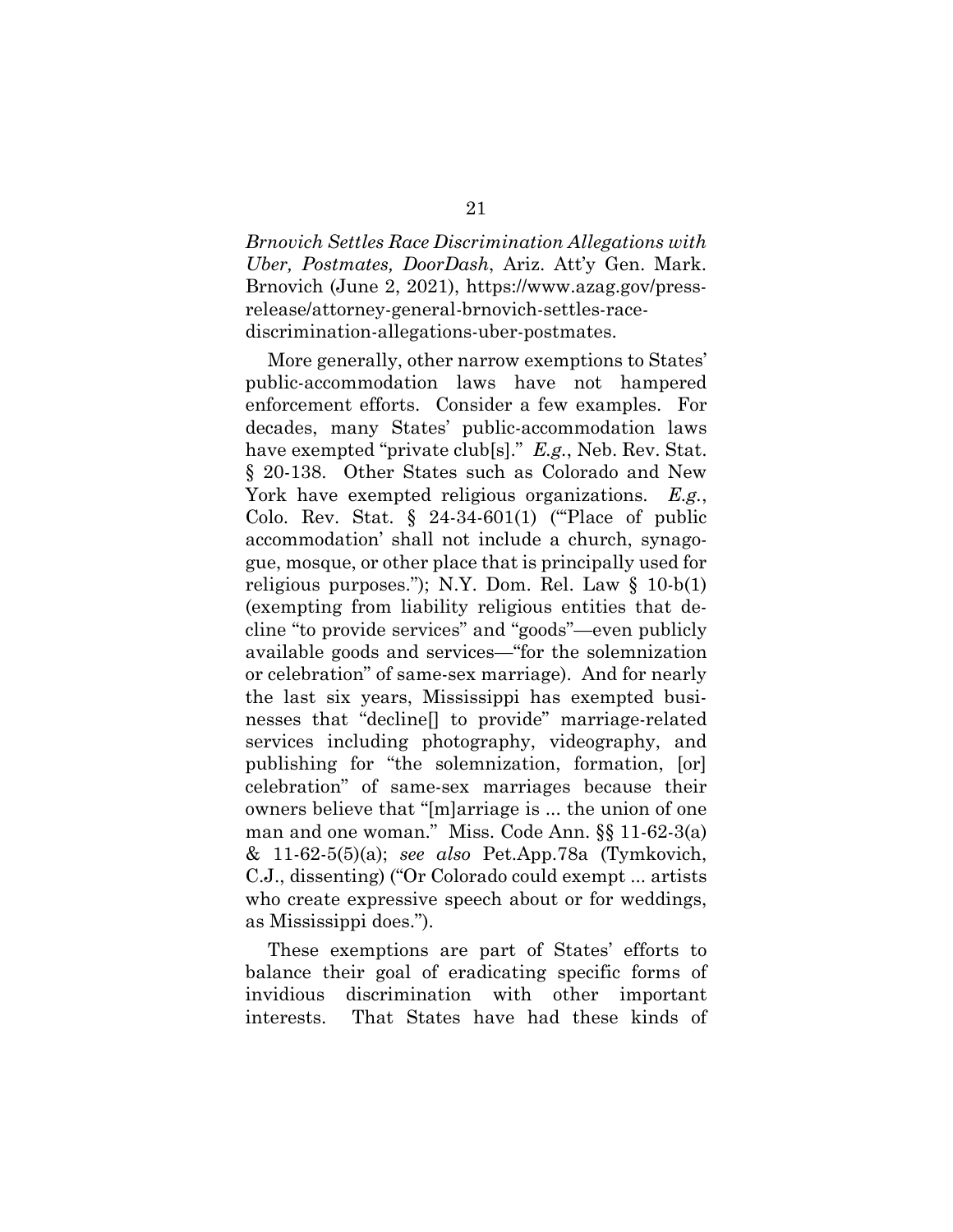statutory exemptions for many years with no ill effects proves that recognizing the narrow compelled-speech protection discussed above will not sacrifice publicaccommodation laws. And these existing exemptions flatly disprove Colorado's stringent and unrealistic position that no exceptions are possible, even those designed to safeguard bedrock constitutional liberties.

The Tenth Circuit was not persuaded that Colorado can allow business owners who create speech for a living to decline when asked for custom expression they deem objectionable. Pet.App.28a. It reasoned that same-sex wedding customers cannot "obtain wedding-related services of the same quality and nature as those [Smith] offer[s]" and so Colorado must compel all providers of "unique services" to ensure "equal access to those types of services." *Id.* This way of thinking is deeply flawed. It paradoxically invokes "the very quality that gives [Smith's] art value—its expressive and singular nature—to cheapen it." Pet.App.79a (Tymkovich, C.J., dissenting). The Tenth Circuit essentially held that "the *more* unique a product, the more aggressively the government may regulate access to it—and thus the *less* First Amendment protection it has." Pet.App.79a–80a (Tymkovich, C.J., dissenting). That cannot be right. *Cf. Johnson*, 491 U.S. at 409 (explaining that "[i]t would be odd indeed to conclude" that the offensiveness of certain speech is both "a reason for according it constitutional protection" and a reason for "ban[ning]" it).

Notice the Tenth Circuit's sleight of hand when moving from compelling interest to narrow tailoring. For a compelling interest, it identifies the generic interest in ensuring "equal access to publicly available goods and services." Pet.App.26a. It needed this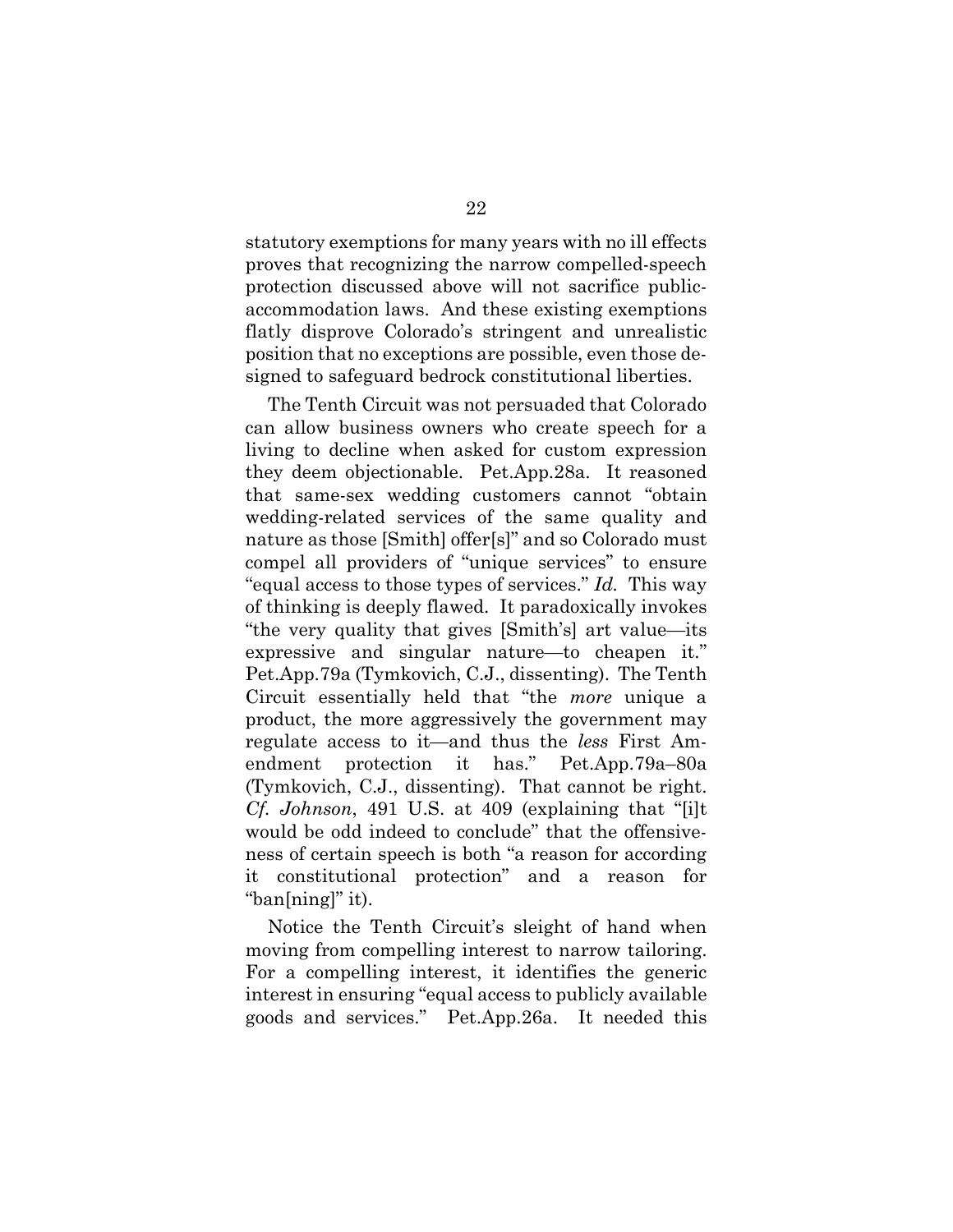broad framing because, as explained above, a particularized interest in forcing Smith to create speech she deems objectionable is not compelling. Yet the Tenth Circuit's narrow-tailoring analysis focuses specifically on access to Smith's custom websites rather than goods and services in general. Pet.App.29a (identifying the "product at issue" as "custom-made wedding websites of the same quality and nature as those made by [Smith]"—a market in which "only [Smith] exist[s]"). The court cannot have it both ways. Applying such a "Goldilocks rule" to strict-scrutiny analysis—in which courts "play with the level of generality" to yield a desired result—is improper. *Masterpiece Cakeshop*, 138 S.Ct. at 1738 (Gorsuch, J., concurring).

The key question under narrow tailoring is whether Colorado has shown that "its non-discrimination [law] can brook no departures" for Smith. *Fulton*, 141 S.Ct. at 1882. Colorado has not made that showing. As mentioned, many Amici States apply their publicaccommodation laws to allow business owners to decline to create custom speech, and they have not seen any ill effect. Nothing in the record suggests that Colorado is unable to follow the same course. Moreover, Colorado itself admits that it "does not interpret [its public-accommodation law] to require any business owner ... to produce a message it would decline to produce for any customer." Pet.App.91a (Tymkovich, C.J., dissenting) (quoting Colorado's Tenth Circuit brief). The State thus concedes that it may allow what the court below called "messagebased refusals" without sacrificing its asserted interests. Since this is all Smith seeks to do, Colorado must extend the same treatment to her. It "offers no compelling reason" for allowing other message-based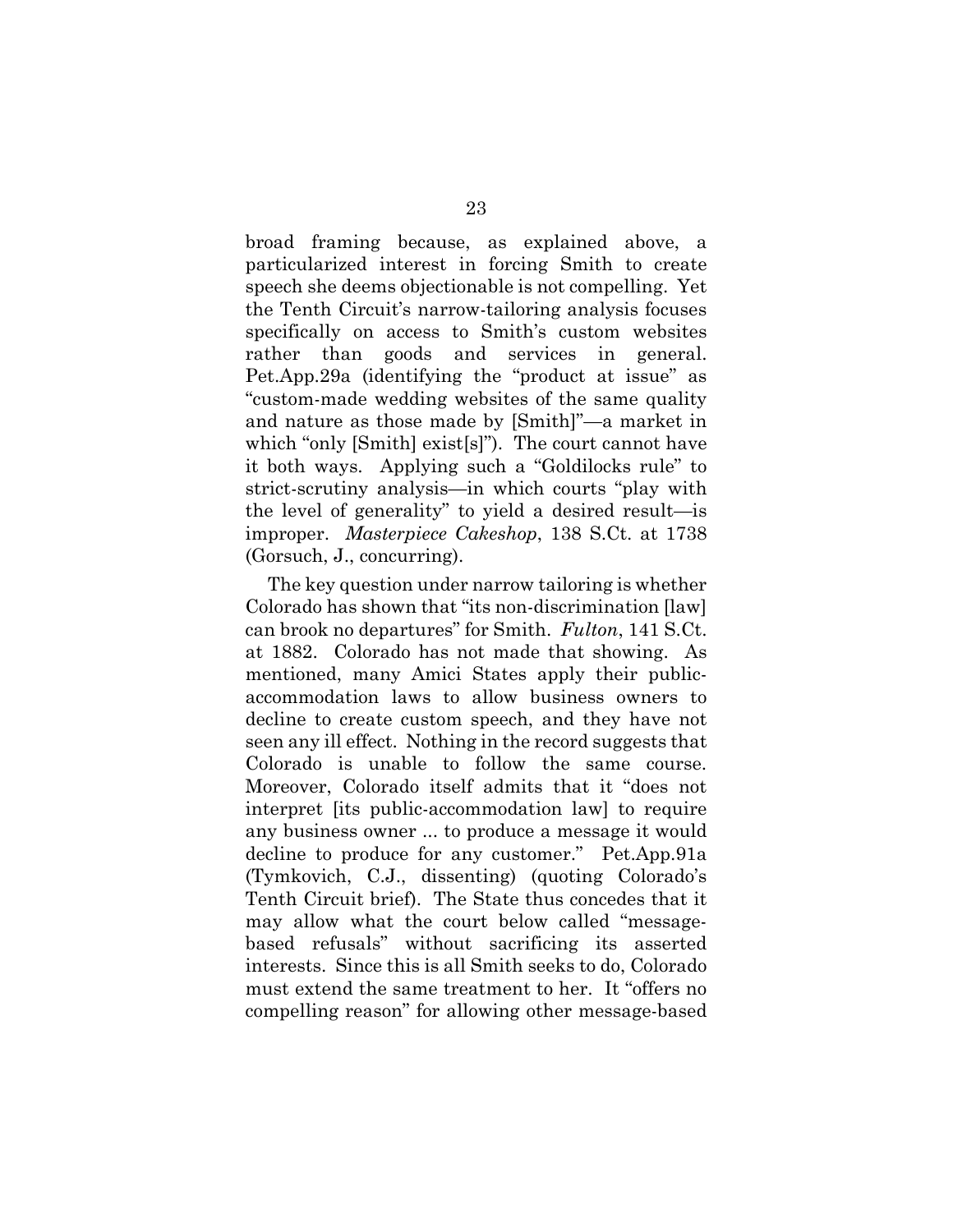refusals while denying them to her. *Fulton*, 141 S.Ct. at 1882.

The Tenth Circuit supported its narrow-tailoring analysis by "imagin[ing] the problems created where a *wide range* of custom-made services" are unavailable to customers celebrating same-sex marriages. Pet.App.30a (emphasis added). This reasoning fails on two fronts.

First, it is not enough under strict scrutiny to "imagine" that "a wide range" of custom wedding photography services will be unavailable for same-sex weddings. Evidence must support it—a mere "predictive judgment" "will not suffice." *Brown*, 564 U.S. at 799–800. This Court should thus reject here, as it has done time and time again, the speculative and unsupported slippery-slope concern that many businesses will follow in a plaintiff's footsteps. *E.g.*, *Burwell v. Hobby Lobby Stores, Inc.*, 573 U.S. 682, 732 (2014) (rejecting the government's argument about "a flood of religious objections" because it "made no effort to substantiate [its] prediction"); *Gonzales*, 546 U.S. at 435–36 (rejecting the government's "slippery-slope" argument that "[i]f I make an exception for you, I'll have to make one for everybody, so no exceptions"). Judges must "not assume a plausible, less restrictive alternative would be ineffective[.]" *Playboy*, 529 U.S. at 824.

Second, it is unreasonable to speculate that droves of business owners will decline services for same-sex weddings. An overwhelming majority of the population supports same-sex marriage. *See* Justin McCarthy, *Record-High 70% in U.S. Support Same-Sex Marriage*, Gallup (June 8, 2021), https://bit. ly/3tBAeFZ. And many people who do not personally believe in same-sex marriage are nonetheless willing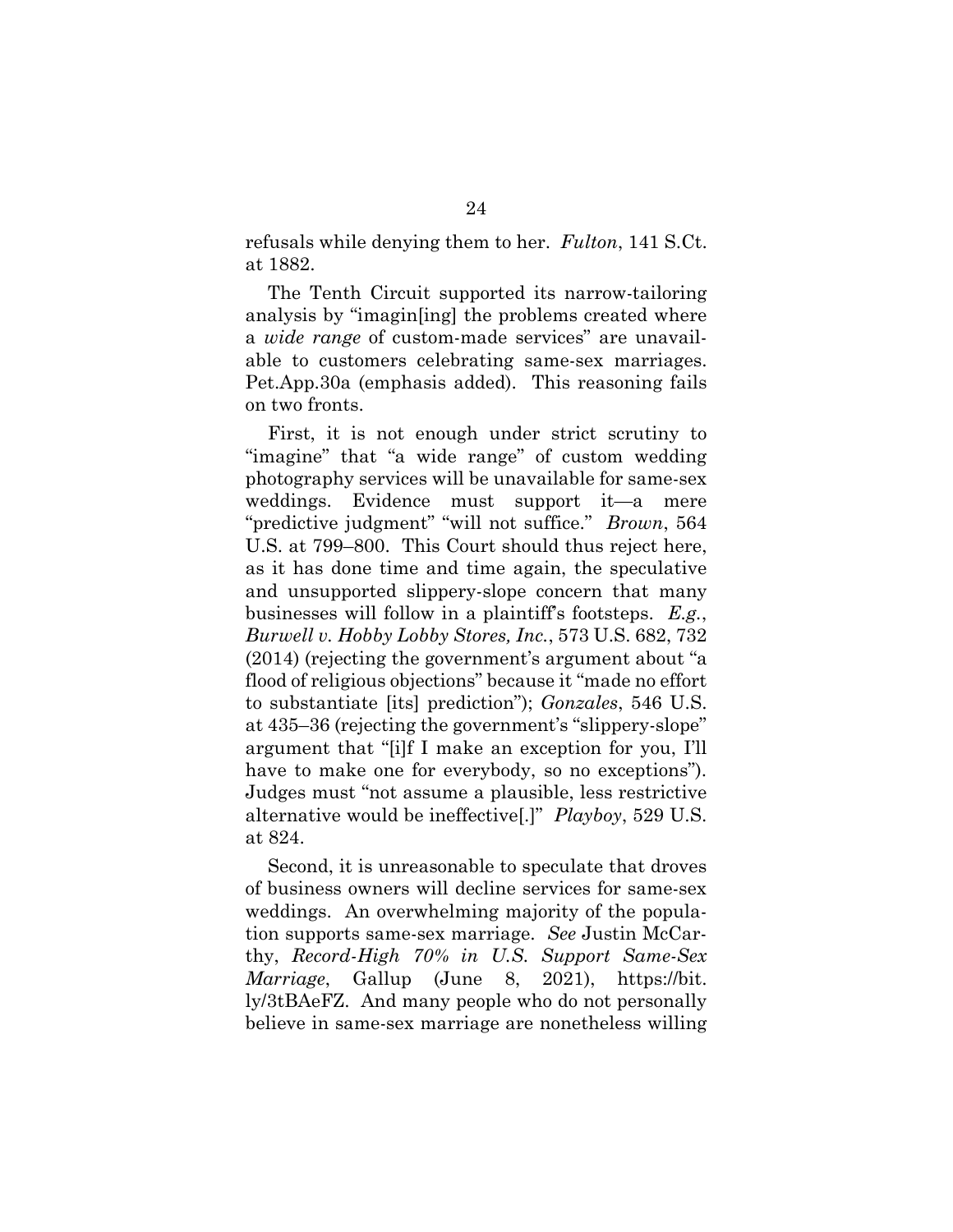to provide services for it. In addition, strong "[m]arket forces" typically "discourage" business owners from declining their customers' requests, including marriage-related requests. *Att'y Gen. v. Desilets*, 636 N.E.2d 233, 240 (Mass. 1994). This is particularly true given the harassment, boycotts, and reprisals that many businesses face when they decline to help celebrate same-sex weddings. *See* Brief of Amici Curiae Law and Economics Scholars in Support of Petitioners at 16–18, *Masterpiece Cakeshop, Ltd. v. Colo. C.R. Comm'n*, 138 S.Ct. 1719 (2018) (No. 16- 111), 2017 WL 4118065. Speculating that people seeking services for same-sex marriages in Colorado will be relegated to an inferior market is simply unsupportable. *See* Pet.App.190a (stipulating that an online directory "lists 245 web design companies in Denver alone"). The Tenth Circuit's narrow-tailoring analysis is thus unpersuasive from top to bottom.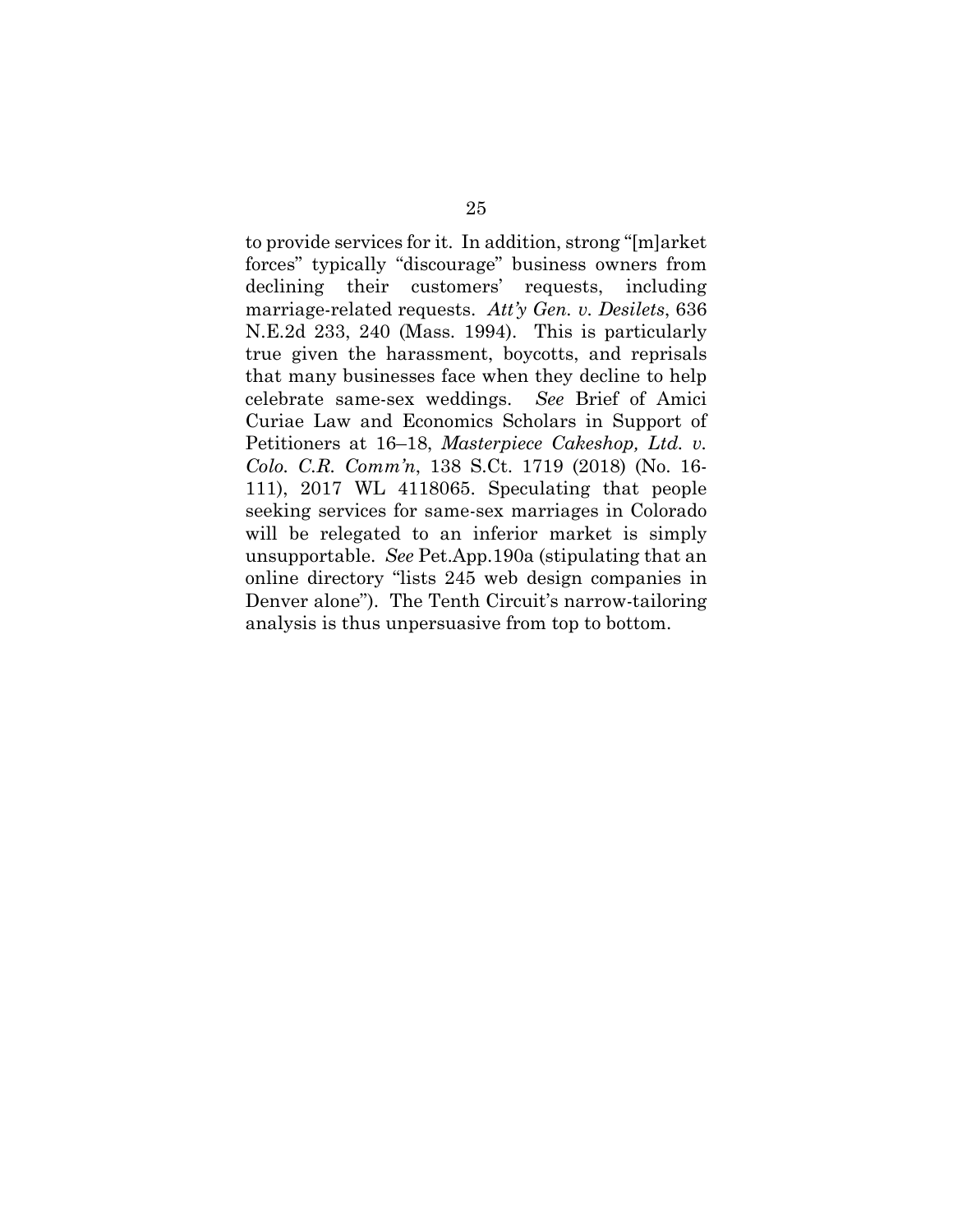### **CONCLUSION**

For the foregoing reasons, the Court should confirm Petitioners' First Amendment rights and reverse the Tenth Circuit.

June 2, 2022 Respectfully submitted,

DOUGLAS J. PETERSON *Attorney General of Nebraska* DAVID T. BYDALEK *Deputy Attorney General* JAMES A. CAMPBELL *Solicitor General*  OFFICE OF THE NEBRASKA ATTORNEY GENERAL 2115 State Capitol Lincoln, NE 68509 (402) 471-2682

MARK BRNOVICH *Attorney General of Arizona* BRUNN W. ROYSDEN III *Solicitor General* MICHAEL S. CATLETT *Deputy Solicitor General Counsel of Record* KATE B. SAWYER *Assistant Solicitor General* OFFICE OF THE ARIZONA ATTORNEY GENERAL 2005 N. Central Ave. Phoenix, AZ 85004 (602) 542-5025 Michael.Catlett@azag.gov

*Counsel for Amici Curiae (Additional Counsel listed below)*

#### 26